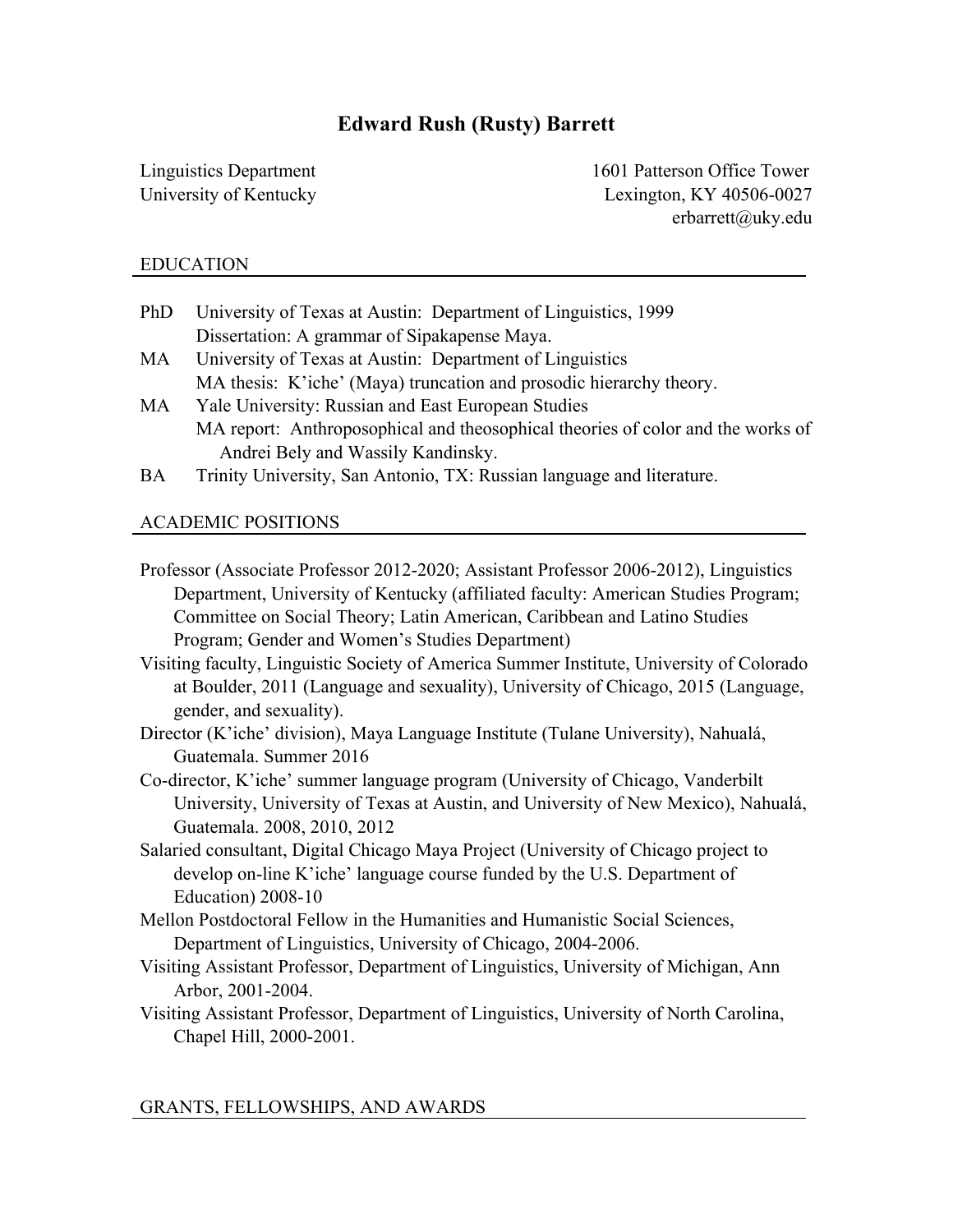Society for Linguistic Anthropology, Interdisciplinary Public Engagement Award, 2018. Inclusivity Fellow, College of Arts & Sciences, University of Kentucky 2018-19. Fellow, Linguistic Society of America, 2018. College of Arts & Sciences Award for Diversity and Inclusion, 2016. Summer Faculty Research Fellowship, University of Kentucky, 2014. Collaborative Research Grant (with Jung-Tae Kim), Incheon National University (Work Number 2013-0700). 2013. Summer Faculty Research Fellowship, University of Kentucky. 2007. University Fellowship, University of Texas at Austin Graduate School, 1995-6. National Science Foundation doctoral dissertation research grant (SBR 94-15044) "A grammar of Sipakapense Maya." 1994. Fulbright fellowship (IIE/USIA) for study/research in Guatemala. 1994-5. University Fellowship, University of Texas at Austin Graduate School, 1993-4. Foreign Language Acquisition Scholarship (FLAS) to study Kaqchikel (Maya), Institute of Latin American Studies, University of Texas at Austin, 1992.

### PUBLICATIONS

Books (author/co-author)

Rusty Barrett and Kira Hall, *Language, gender, and sexuality.* Routledge Foundations in Linguistic Anthropology. New York: Routledge University Press. (under contract)

Rosina Lippi-Green, Rusty Barrett, Jennifer Cramer, and Kevin McGowan. *English with an accent: Language, ideology, and discrimination in the United States.* (3rd edition) New York: Routledge. (in press)

- Vershawn Ashanti Young, Rusty Barrett, Y'Shanda Young Rivera and Kim Brian Lovejoy, *Other people's English: Code meshing, code switching and African American literacy.* New York: Teacher's College Press. 2014. 2<sup>nd</sup> edition published by New City Community Press, Philadelphia, PA. 2018.
- *From drag queens to leathermen: Language, gender, and gay male subcultures*. Oxford Studies in Language and Gender, New York: Oxford University Press. 2017.
- Jung-Tae Kim and Rusty Barrett, 영어강의를 위한 실용교실영어**:** *Classroom English in Use*. Seoul: Kyung Moon Publishers. 2011.

Books (co-editor):

Kira Hall and Rusty Barrett (eds), *Oxford handbook of language and sexuality.* New York: Oxford University Press. (forthcoming, 2022)

Edited journal special issues: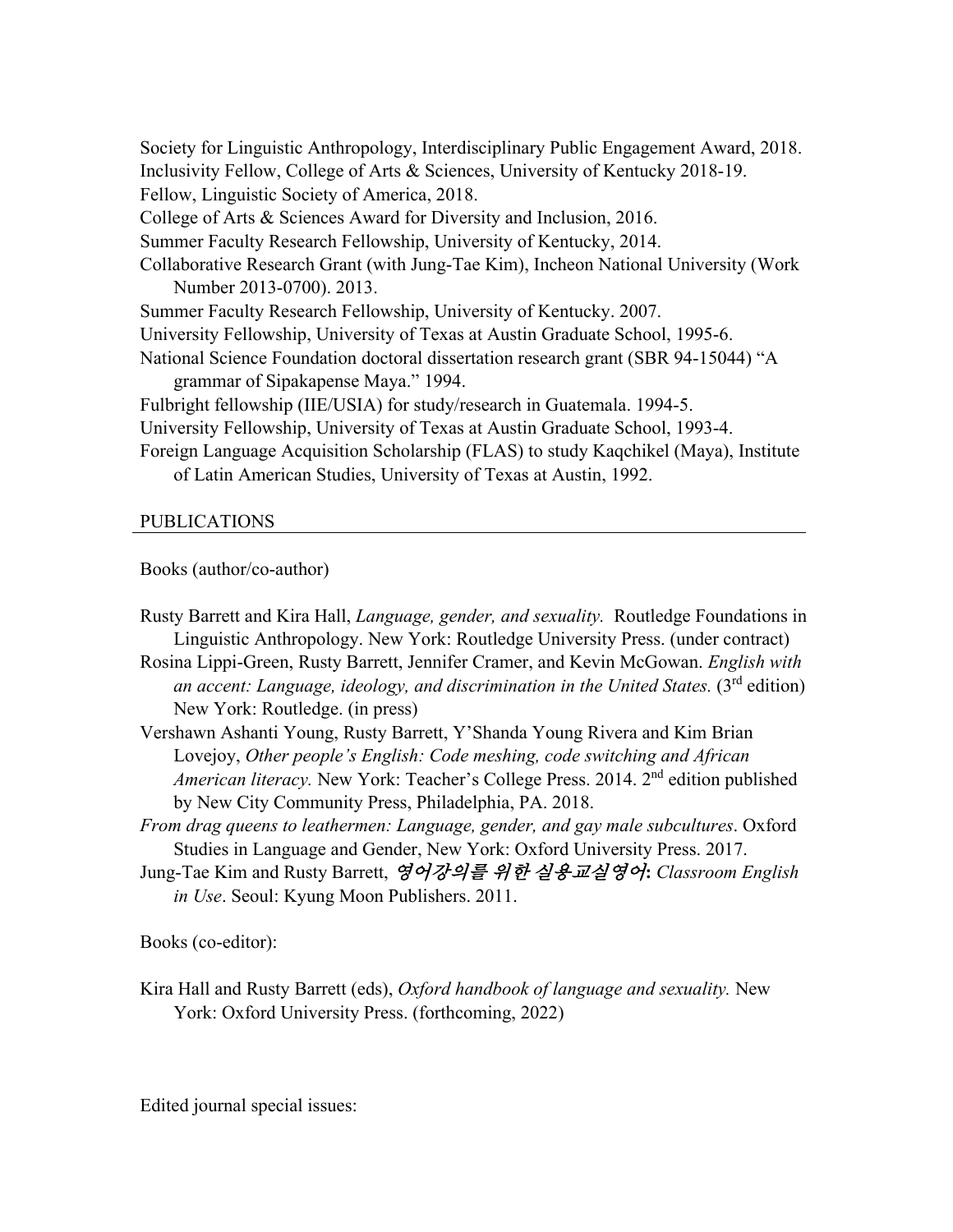- Anthony K. Webster and Rusty Barrett (eds). Special issue, *Joel Sherzer and the importance of staying discourse-centered. Journal of Linguisic Anthropology.* 29(2). 2019.
- Katherine Lahti, Rusty Barrett, and Anthony K. Webster (eds). Special issue, *Ideophones: Between grammar and poetry. Pragmatics and society.* 5(3), 2014.
- Robin Queen and Rusty Barrett (eds), *SALSA I: Proceedings of the first annual Symposium about Language and Society - Austin*. (*Texas Linguistic Forum* 33) 1993, 253pp.

Journal articles:

- Kira Hall and Rusty Barrett, Sexuality Discourses, *Annual Review of Anthropology*. (forthcoming, 2022).
- The poetic line, the Popol Wuj, and the history of anthropology. *Journal of Linguistic Anthropology.* 29(2): 175-180. 2019.
- Anthony Webster and Rusty Barrett. Joel Sherzer and the importance of staying discourse-centered. (Introduction to special issue), *Journal of Linguistic Anthropology* 29(2): 146-148. 2019.
- Jung-Tae Kim and Rusty Barrett. The role of learners' attitudes toward parental involvement in L2 English learning. *English Language Teaching*. 12(1): 18-29. 2019.
- Speech play, gender play, and the verbal artistry of queer argots. *Suvremena Lingvistika.*  44/86: 215-242. 2018.
- Mayan language revitalization, hip hop, and ethnic identity in Guatemala. *Language & communication.* 47: 144-153. 2016.
- Ideophones and (non-)arbitrariness in the K'iche' poetry of Humberto Ak'abal. *Pragmatics and society.* 5(3): 406-418. 2014.
- Katherine Lahti, Rusty Barrett, and Anthony K. Webster. Introduction: Between grammar and poetry*.* Special issue, *Ideophones: Between grammar and poetry. Pragmatics and Society.* 5(3): 335-340. 2014.
- Linguistic differentiation and Mayan language revitalization in Guatemala. *Journal of Sociolinguistics*. 12(3): 275-305. 2008.
- Language ideology and racial inequality: Competing functions of Spanish in an Angloowned Mexican restaurant. *Language in Society* 35(2):163-204. 2006.
- Models of gay male identity and the marketing of "gay language" in foreign-language phrasebooks for gay men. *Sociolinguistic Studies.* 4(2): 533-562. 2003.
- Sobre la historia del idioma Sipakapense y su posición en la rama K'ichee'. (On the history of the Sipakapense language and its position in the K'ichean family). *Cultura de Guatemala* 18(2):319- 329. 1997.

Book chapters: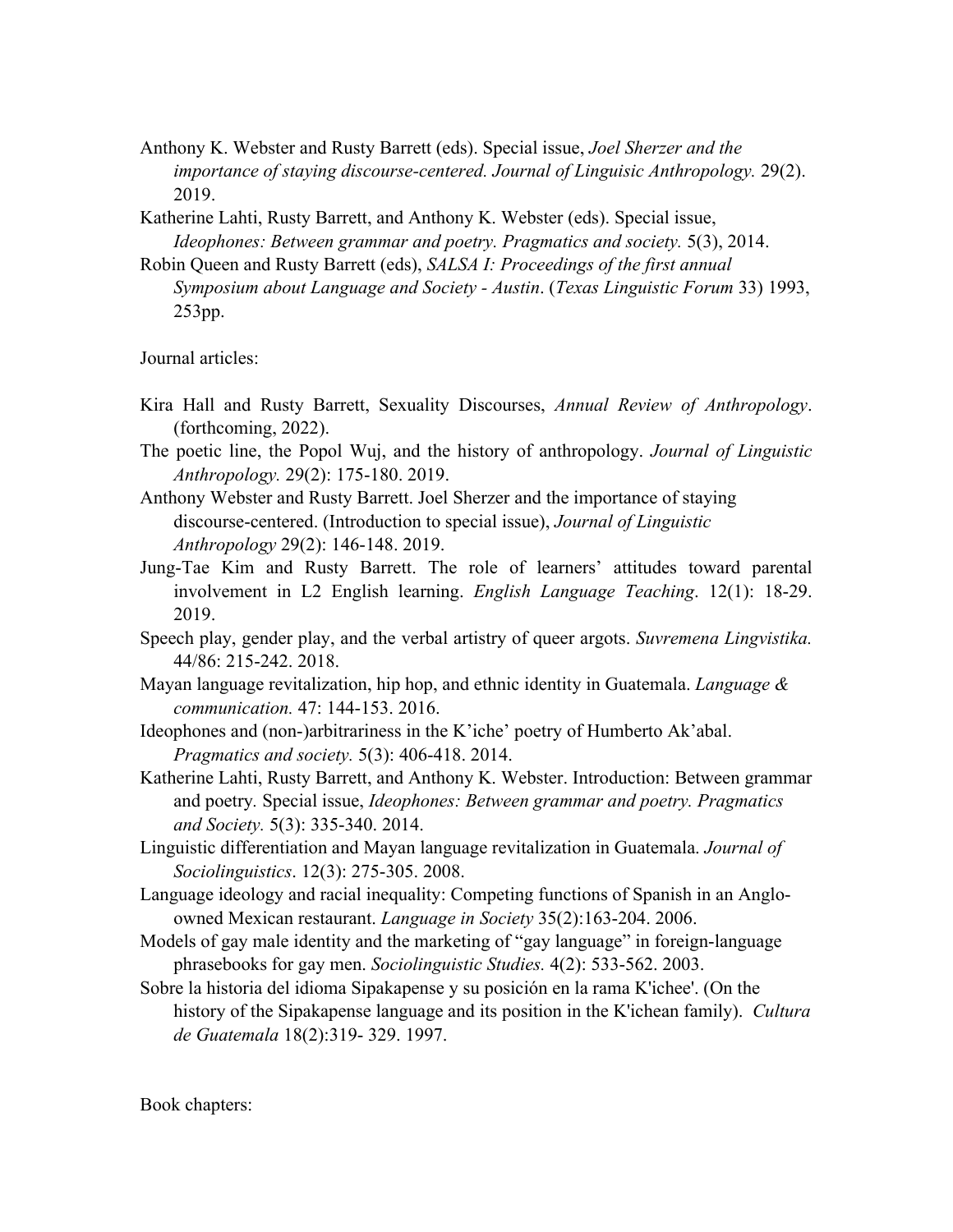- Srimati Basu and Rusty Barrett, Language and the legal regulation of marriage. In Kira Hall and Rusty Barrett (eds), *Oxford handbook of language and sexuality.* New York: Oxford University Press. (forthcoming).
- Male femininity as spirituality among Radical Faeries. In Dana Berkowitz, Elroi Windsor, and Chong-suk Han (eds), *Male femininity.* New York: New York University Press. (in press).
- Trash: Language, sexuality, and social class. In Kira Hall and Rusty Barrett (eds), *Oxford handbook of language and sexuality.* New York: Oxford University Press. 2021 (online).
- You don't even try to understand!: Interdisciplinarity in language and gender studies. In Allison Burkette and Tamara Warhol (eds), *Crossing Borders, Making Connections: Interdisciplinarity in Linguistics*. Berlin: Mouton de Gruyter. 2021: 59-70.
- Brianna Cornelius and Rusty Barrett, "You met my ambassador": Language and selfmonitoring at the intersection of race and sexuality. In H. Samy Alim, Angela Reyes, and Paul Kroskrity (eds), *Oxford handbook of language and race.* New York: Oxford University Press. 2020: 315-341.
- Multiple forms of masculinity in gay male subcultures. In Lucas Gottzén, Ulf Mellström, and Tammy Shefe (eds), *International handbook of masculinity studies.* New York: Routledge. 2020: 44-253.
- Can somebody sound gay? In Caroline Myrick and Walt Wolfram (eds), *The 5-minute linguist: Bite-sized essays on language and languages.* Third Edition. London: Equinox. 2019: 160-162.
- Poetics. In Judith Aissen, Nora C. England, and Roberto Zavala Maldonado (eds), *The Mayan languages.* Routledge Language Family Series. New York: Routledge. 2017: 433-457.
- Indigenous hip hop as anti-colonial discourse in Guatemala. In Lyndon C. S. Way and Simon McKerrell (eds), *Music as multimodal discourse: Semiotics, power, and protest.* London: Bloomsbury. 2017: 179-200.
- The emergence of the unmarked: Queer theory, language ideology, and formal linguistics, In Jenny Davis, Joshua Raclaw and Lal Zimman (eds), *Queer excursions: Retheorizing binaries in language, gender, and sexuality*. New York: Oxford University Press. 2014: 195-224.
- Language and identity in drag queen performances. In Nicholas Coupland and Adam Jaworski (eds), *New sociolinguistics reader*. New York: Palgrave. 2009:250-258.
- As much as we use language: Lakoff's queer augury. In Robin Lakoff (author), Mary Bucholtz (ed), *Language and woman's place: Text and commentaries* New York: Oxford University Press. 2004:397-407.
- Is queer theory important for sociolinguistic theory? In Kathryn Campbell-Kibler, Rob Podesva, Sarah Roberts & Andrew Wong (eds.), *Language and sexuality: Contesting meaning in theory and practice*. Stanford, CA: CSLI Publications. 2001:25-43.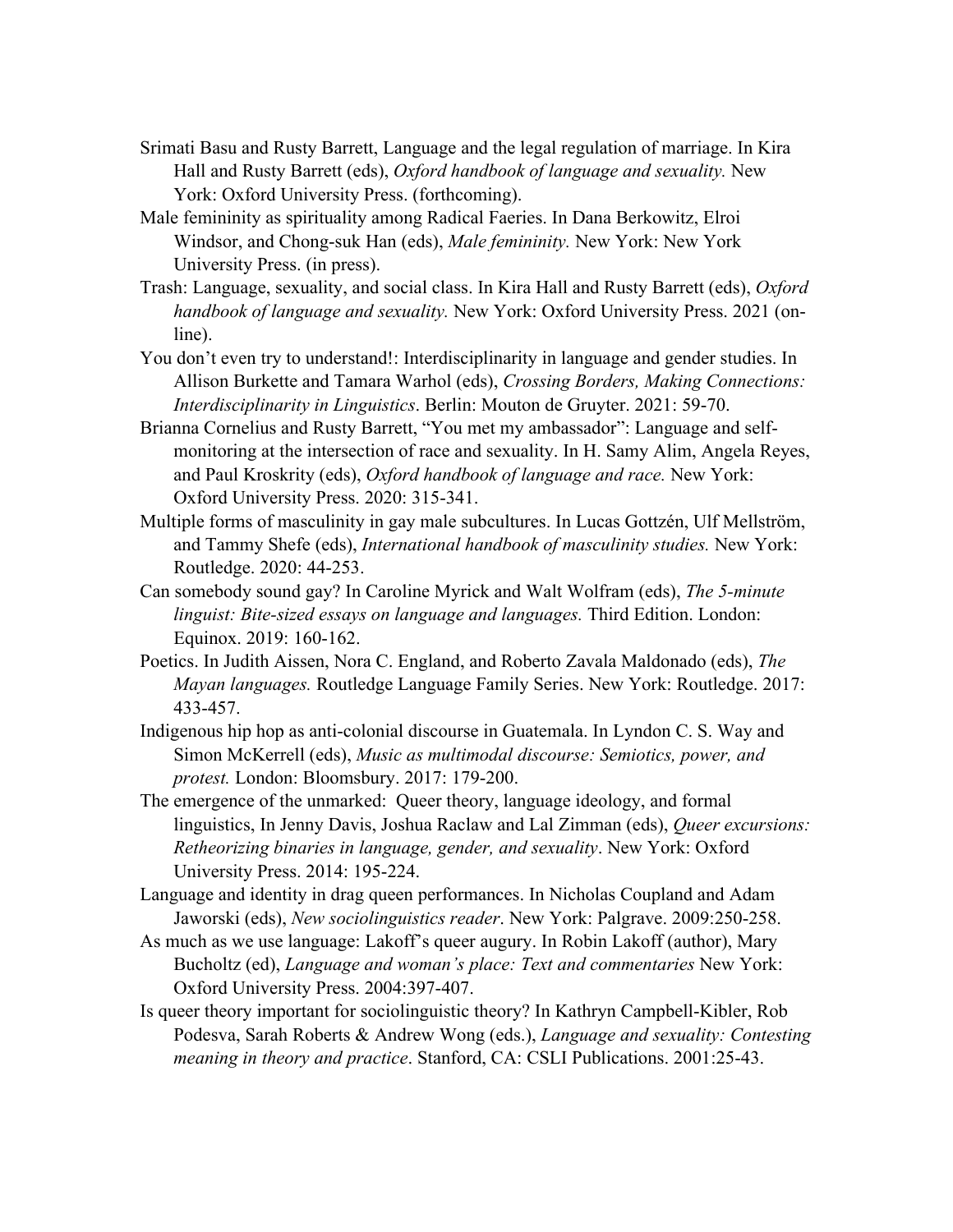- Indexing polyphonous identity in the speech of African American drag queens. In Mary Bucholtz, A.C. Liang, and Laurel A. Sutton (eds), *Reinventing identities: The gendered self in discourse*. New York: Oxford University Press. 1999: 313-331.
- Markedness and style switching in performances by African American drag queens. In Carol Myers-Scotton (ed), *Codes and consequences: Choosing linguistic varieties*. New York: Oxford University Press. 1998: 139-161.
- The 'homo-genius' speech community. In Anna Livia and Kira Hall (eds), *Queerly phrased: Language, gender and sexuality*. New York: Oxford University Press. 1997: 181-201.
- 'Supermodels of the world, unite!': Political economy and the language of performance among African American drag queens. In William Leap (ed), *Beyond the lavender lexicon: Authenticity, imagination, and appropriation in lesbian and gay languages.* Newark, NJ: Gordon and Breach. 1995: 203-223.

Published conference proceedings:

- The evolutionary phonology of glottal stops in K'ichean. *BLS 33: Proceedings of the Berkeley Linguistics Society.* Berkeley, CA: Berkeley Linguistics Society. 2013. 19- 30.
- Morphological conditioning in Sipakapense phonology. In Kirill Shklovsky, Pedro Mateo Pedro, and Jessica Coon (eds), *Proceedings of Formal Approaches to Mayan Linguistics*. MIT Working Papers in Linguistics 2012: Volume 63:51-63.
- Teresa Satterfield and Rusty Barrett. Generation gap: Explaining new and emerging word-order phenomena in Mayan-Spanish bilinguals. *International symposium on bilingualism in Latin America* Buenos Aires, Argentina. 2004: 285-300.
- Un estudio sociolingüístico sobre la influencia del castellano en el orden de palabras en Sipakapense. (A sociolinguistic study of the influence of Spanish on word order in Sipakapense). *Proceedings of the First Conference on the Indigenous Languages of Latin America (CILLA).* AILLA: University of Texas, Austin. 2003.
- The Huehuetenango Sprachbund and Mayan language standardization in Guatemala. In Mary Andronis, Erin Debenport, Anne Pycha and Keiko Yoshimura (eds), *CLS 38-2: Proceedings of the 38th Chicago Linguistics Society, The Panels*. 2003:309-18.
- Mora alignment and multiple foot types in K'ichee'. *Proceedings of the Texas Linguistics Society/Southwest Optimality Theory (SWOT). Texas Linguistics Forum*. 2002.
- The conscious linguistic construction of gay male "circuit" subculture. In Suzanne Wertheim, Ashlee C. Bailey, and Monica Corston-Oliver (eds), *Engendering communication: Proceedings from the fifth Berkeley Women and Language Conference.* Berkeley, CA: Berkeley Women and Language Group. 1999: 37-46.
- Lisa Bland and Rusty Barrett, 'Stick your (adj.) (noun) in my (adj.) (noun)!": Teaching women to 'talk dirty.' In Suzanne Wertheim, Ashlee C. Bailey, and Monica Corston-Oliver (eds), *Engendering communication: Proceedings from the fifth Berkeley Women and Language Conference.* Berkeley, CA: Berkeley Women and Language Group. 1999: 83-90.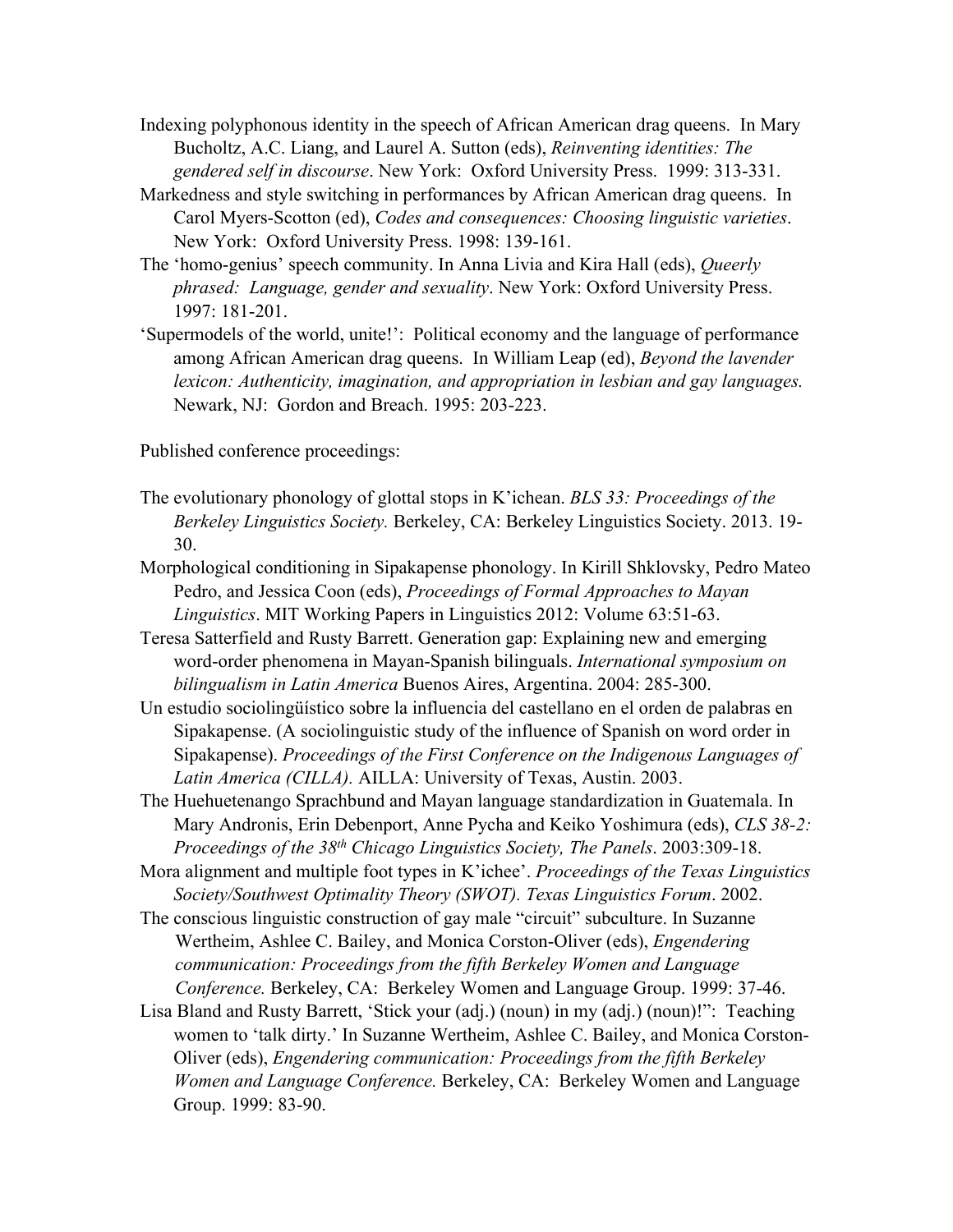- The effects of Mamean/K'ichean contact in Sipakapense. In David Librik and Roxanne Beeler (eds). *BLS 22S: Proceedings of the Berkeley Linguistics Society special session on historical issues in Native American languages.* Berkeley, CA: Berkeley Linguistics Society, 1996. 25-36.
- The markedness model and style switching: Evidence from African American drag queens. In Pamela Silberman and Jonathan Loftin (eds), *SALSA II: Proceedings of the second annual Symposium about Language and Society - Austin.* (*Texas Linguistic Forum* 34). 1995, p 40-52.
- 'She is NOT white woman!': The appropriation of white women's language by African American drag queens. In Mary Bucholtz, A. C. Liang, Laurel Sutton, and Caitlin Hines (eds), *Cultural performances: Proceedings of the third Berkeley Women and Language Conference.* Berkeley, CA: Berkeley Women and Language Group. 1994, p 1-14.

Encyclopedia articles:

- Drag (linguistically defined). In Patricia Whelehan and Anne Bolin (eds) *Encyclopedia of Human Sexuality*. Malden, MA: Wiley-Blackwell. 2015: 314.
- "Desire" vs. "sexual identity" debate. In Patricia Whelehan and Anne Bolin (eds) *Encyclopedia of Human Sexuality*. Malden, MA: Wiley-Blackwell. 2015: 294-6.
- Queer talk. In Keith Brown (ed) *Encyclopeadia of language and linguistics (2nd edition)*. Oxford: Elsevier. 2006: Volume 10, 316-322.

Book reviews and notices:

- *Language contact, inherited similarity and social difference: The story of linguistic interaction in the Maya lowlands,* by Danny Law. *Journal of Language Contact*  9:575-7. 2016.
- *Wellness beyond Words: Maya Compositions of Speech and Silence in Medical Care,* by T. S. Harvey. *Journal of Anthropological Research.* 70(4):606-7. 2014.
- *Parallel Worlds: Genre, Discourse, and Poetics in Contemporary, Colonial, and Classic Maya Literature,* edited by Kerry M. Hull and Michael D. Carrasco. *Journal of Anthropological Research*. 70(1):161-2. 2014.
- *Maya ethnolinguistic identity: Violence, cultural rights, and modernity in highland Guatemala,* by Brigittine M. French. *Bulletin of Latin American Research* 31(3): 399-400. 2012.
- *Sexed Texts: Language, gender and sexuality* by Paul Baker. *Language in Society*. 40(1):114-116. 2011.
- *Mexican indigenous languages at the dawn of the twenty-first century. ed.* by Maragrita Hidalgo. *e-Language* (https://journals.linguisticsociety.org/booknotices/?p=525)
- *Homegirls: Language and cultural practice among Latina youth ga*ngs by Norma Mendoza-Denton. *Journal of English linguistics.* 2008. 36(4): 374-8.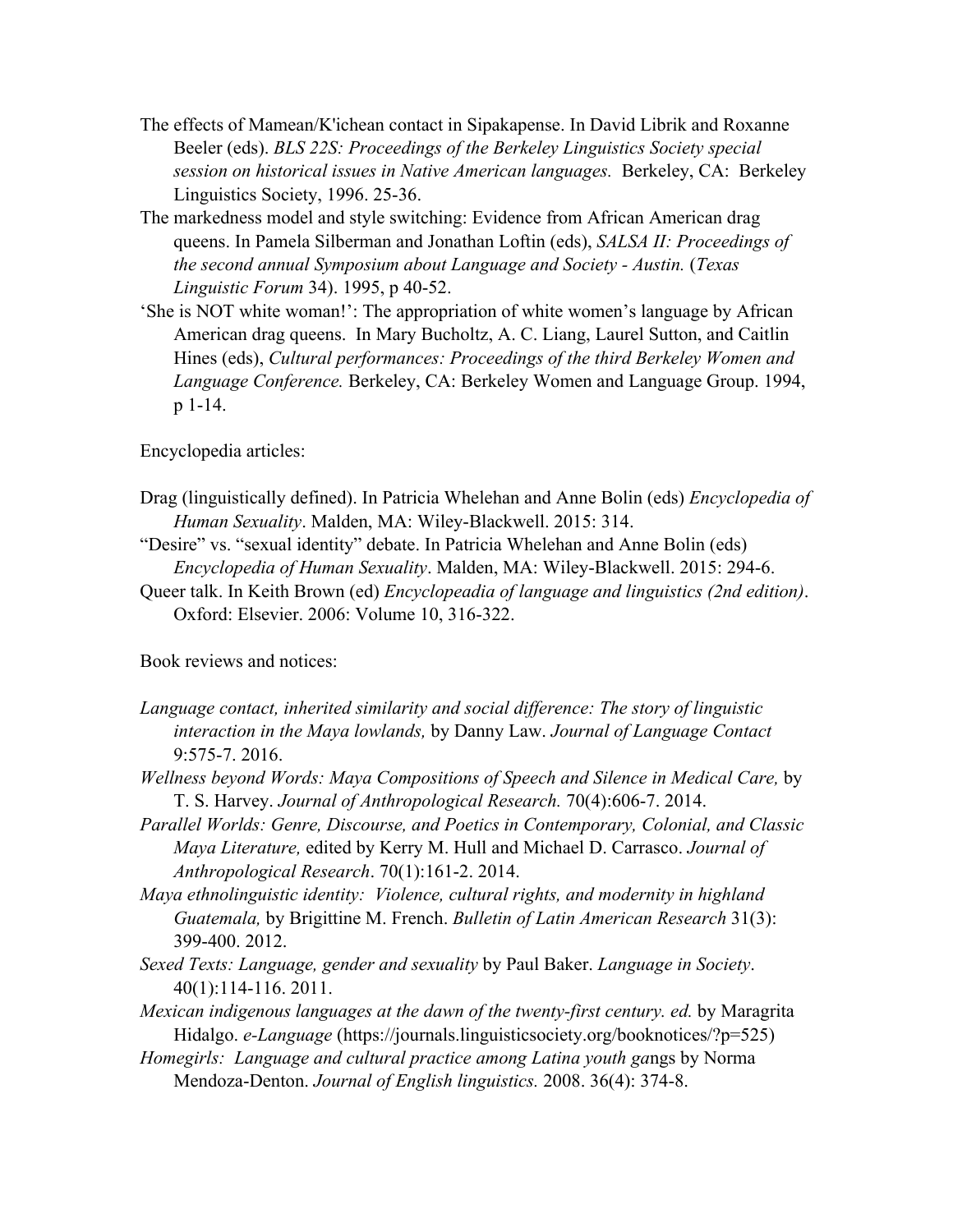- *Gender and language: Theory and practice* by Lia Litosseliti. *Gender and Language*. 2008. 2(2): 233-4
- *Ethnolinguistic Chicago: Language and literacy in the city's neighborhoods.* ed by Marcia Farr. *Discourse & Society*. 2006. 17 (2): 271-3.
- Five Oxlajuuj Keej Maya Ajtz'iib' reference grammars: *Rukorb'aal Poqom Q'orb'al: Gramática Poqom,* by Pala's José Francisco Santos Nicolás and Waykan José Gonzalo Benito Perez; *Rukeemiik ja Tz'utujiil Chii'* by Ajpub' Pablo García Ixmatá; *Rukemik ri Kaqchikel Chi': Gramática Kaqchikel* by Lolmay Pedro García Matzar and Pakal B'alam José Obispo Rordíguez Guaján; *Ttxoolil Qyool Mam: Gramática Mam* by B'aayil Eduardo Perez and Ajb'ee Odilio Jiménez; *Gramática K'ichee'* by Saqijix Candelaria Dominga López Ixcoy*. International Journal of American Linguistics*. 2005. 71(2):215-221.
- *Race and the Rise of Standard American* by Thomas Bonfiglio. *Language* 2005. 81(2):510.
- *Handbook of Language and Ethnic Identity* ed. by Joshua Fishman. *Journal of Linguistic Anthropology* 2003. 13(2): 239-41.

Working papers:

Rusty Barrett and Kam Manahan, A new Luk' at two stuccoes from Temple XVIII: Its'at Palenque. *Texas notes on Precolumbian art, writing, and culture No. 26*. CHAAC, The Center for the History and Art of Ancient American Culture, Art Department, University of Texas at Austin. 1991.

Reprints:

- Models of gay male identity and the marketing of "gay language" in foreign-language phrasebooks for gay men. *Queering language, gender, and sexuality.* Ed. by Tommaso Milani. Sheffield, UK: Equinox. 2018: 15-41.
- Rewarding Language: Language Ideology and Prescriptive Grammar (from *Other People's English*). *Language diversity and academic writing: A Bedford spotlight reader.* Ed. by Samantha Looker-Koenigs. Bedford/St. Martins. 2017.
- Indexing polyphonous identity in the speech of African American drag queens. *Language and gender: A reader*. Ed. by Jennifer Coates and Pia Pichler. Oxford/New York: Wiley-Blackwell 2011: 413-429.
- Markedness and style switching in performances by African American drag queens. [excerpts] *The Routledge sociolinguistics reader* Ed. by Miriam Meyerhoff and Eric Schleef. New York: Routledge. 2010: 514-530.
- Language ideology and racial inequality: Competing functions of Spanish in an Angloowned Mexican restaurant. *Making sense of language: Readings in culture and communication*. Ed. by Susan Blum. New York: Oxford University Press. 2009: 285- 304.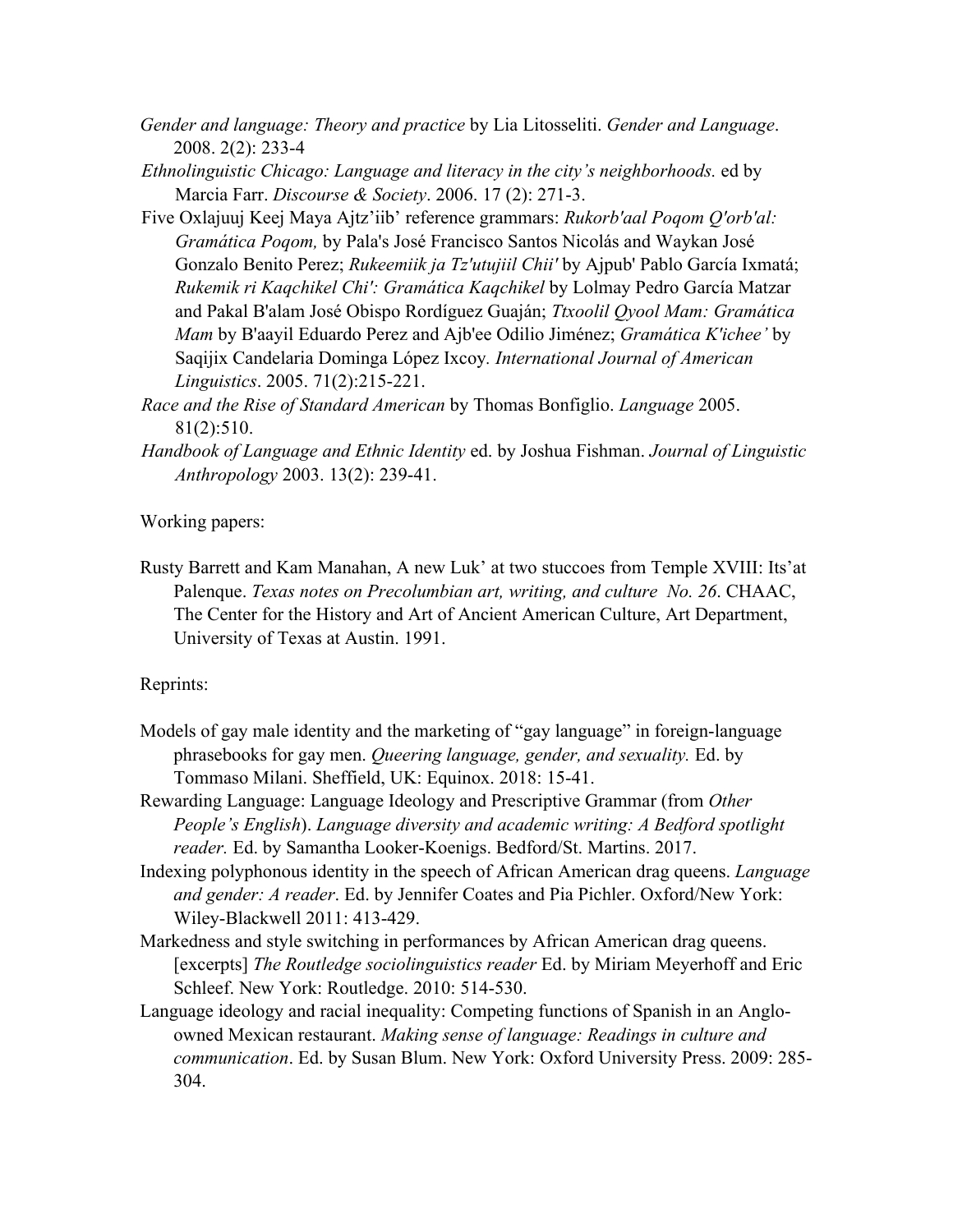- Indexing polyphonous identity in the speech of African American drag queens. *Language and gender*. (Major Themes in English Studies) Ed. by Susan Ehrlich. New York: Routledge. 2007: 399-419.
- 'Supermodels of the world, unite!': Political economy and the language of performance among African American drag queens. *Language and sexuality reader*. Ed. by Deborah Cameron and Don Kulick. New York: Routledge. 2006. 151-163.

Translations:

- Seria a teoria *queer* importante para a teoria sociolinguística? [Portuguese] (Is queer theory important for sociolinguistic theory?) In Rodrigo Borba (ed), *Discursos transivados por uma linguística queer.* (Transgressive discourses for a queer linguistics). São Paulo, Brazil: Cortez Editora. 2021. 47-66.
- "Homo-genijalna" govorna zajednica. [Croatian] (The 'homo-genius' speech community). In, Tatjana Pišković (eds), *Rodni jezici. Zbornik radova o jeziku, rodu i spolu.* (*Gendered Languages. Selected Papers on Language, Gender and Se*x). Zagreb: Zagrebačka slavistička škola 2018. 221-244.
- Indeksiranje polifonoga identiteta u govoru afroameričkih drag-queens. [Croatian] (Indexing polyphonous identity in the speech of African American drag queens). In, Tatjana Pišković (ed), *Rodni jezici: Zbornik radova o jeziku, rodu i spolu.* (*Gendered Languages. Selected Papers on Language, Gender and Se*x). Zagreb: Zagrebačka slavistička škola 2018. 307-328.

Other publications:

- Tea Fit for a Queen, *Anthropology News* January/February 2020. DOI: 10.1111/AN.1352v
- Anthropology at the LSA Summer Institute. *Anthropology News* website, January 28, 2019. DOI: 10.1111/AN.1069
- Rusty Barrett, Hilaria Cruz, and María Luz García, Difficult interpretations: Linguistic anthropology and access to social services. *Anthropology News.* 2016, 57(8):110-12. Condensed version reprinted, *Anthropology News.* 58(4):36
- Prologue, *New Insights into Gendered Discursive Practices: Language, Gender and Identity Construction* Ed. by Antonia Sánchez Macarro, Ana Belén Cabrejas Peñuelas. *English in the World Series*. València, Spain: Publicacions Universitat València. 2015.

# COLLOQUIA, INVITED TALKS (\*), AND KEYNOTES (\*\*)

\*Social class, indexical disjuncture and LGBTQ + discourse. Laboratory for the Ethnographic Study of Language Seminar Series. University of the Aegean, Lesbos, Greece. (virtual) May 11, 2021.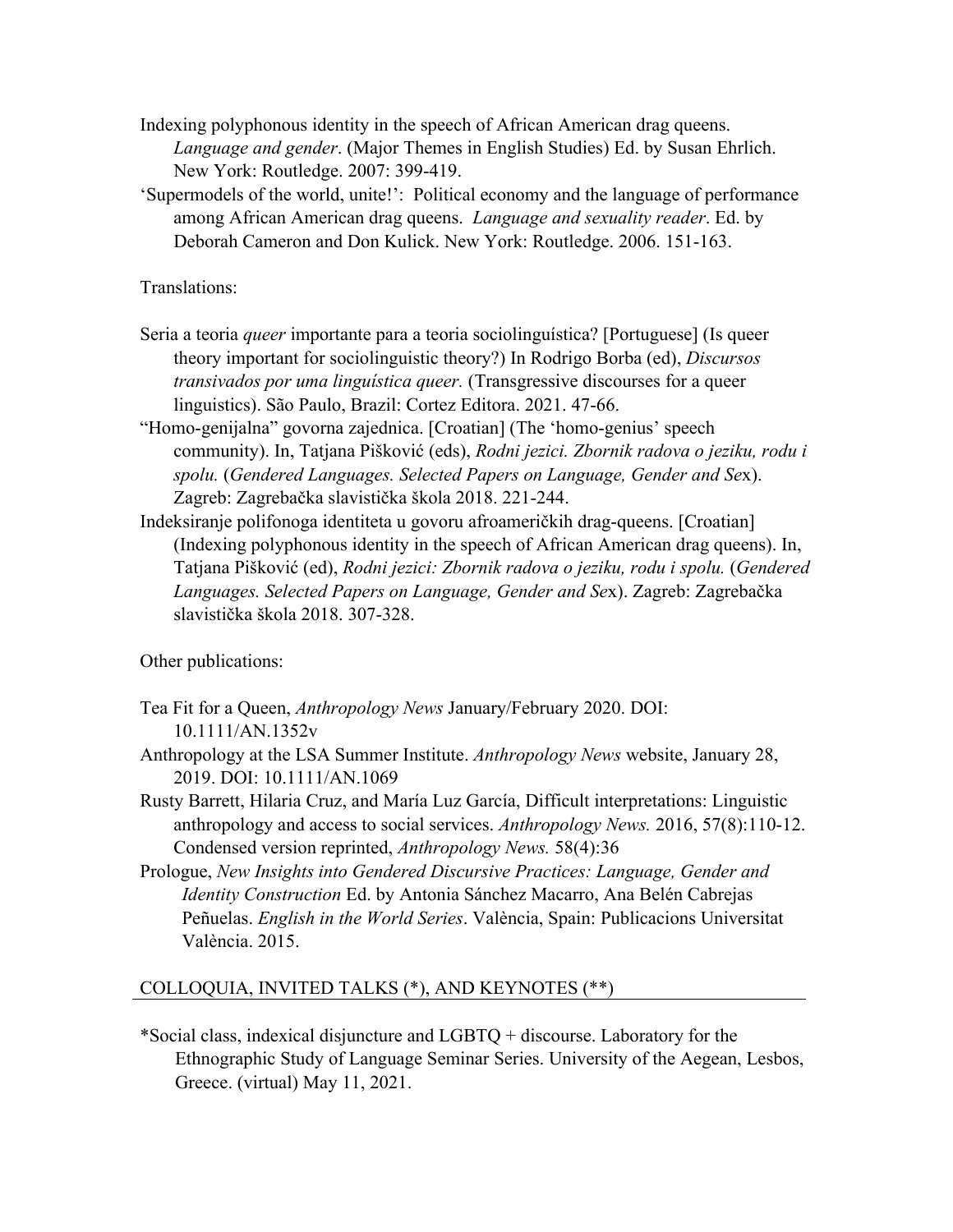- \*Cultural continuity and the modernist Maya revival in Guatemala. Department of Geography and Anthropology, Louisiana State University (virtual) November 13, 2020.
- \*\*Language access for immigrants/refugees: The case of indigenous migrants from Central America. Kentucky Refugee and Immigrant Inclusion Summit. Lexington, KY (virtual), June 18, 2020.
- \*Professional development workshop for ESL teachers working with Maya students, Fayette County Public Schools, Lexington, KY, March 11, 2020.
- \*Indigenous immigrants from Central America and the current crisis. Global Lex, Office of Multicultural Affairs, Lexington-Fayette County Urban Government, Lexington, KY, February 27, 2020.
- \*Tejiendo gramáticas y cambiando vidas: Las obras y los trabajos de Ixkeem Nora England. (Weaving grammars and changing lives: The work of Ixkeem Nora England). Simposio Maya' Chii': Un Homenaje a Ixkeem Nora England, Antigua, Guatemala, June 1, 2019.
- \*High-end queens and low-brow bears: Intersections between class and gender in gay male subcultures. Department of Gender, Sexuality, and Feminist Studies, Middlebury College, April 5, 2019.
- \*Indigenous languages, cultural continuity, and the Maya renaissance. Ana Martinez-Lage Lecture, Linguistics Program, Middlebury College, April 4, 2019.
- \*Are you a friend of Dostoevsky?: Intertextuality, indexicality, and sexuality. Mellon Foundation Sawyer Seminar, Department of Comparative Literature, University of California, Berkeley. March 13, 2019.
- Human rights, indigenous languages, and the current crisis at the border.  $3<sup>rd</sup>$  annual MLK Linguistics Colloquium, University of Kentucky. January 23, 2019.
- \*Gender variation and shared experience in gay male subcultures, Department of Anthropology, University of California at Los Angeles. November 19, 2018.
- \*\*A (not entirely *un*principled) defense of the proposition, "When a language lives a culture lives." Symposium About Language and Society – Austin (SALSA) XXIV. University of Texas at Austin. March 16, 2016.
- \*Rusty Barrett and Hilaria Cruz, Healthcare interactions in indigenous Mesoamerica. South Eastern Medical Interpreters Association Continuing Education Seminar. Lexington, KY. March 23, 2016.
- \*Popular music and Maya cultural revitalization in Guatemala. Latin American Studies Program, State University of New York, New Paltz. March 4, 2015.
- \*\*Longing for a foreign tongue: Normativity in the eroticization of foreign language learning. Plenary Address, Lavender Languages Conference, American University, Washington D.C. February 14, 2015.
- \*Indigenous healthcare communication in Mexico and Guatemala: A Workshop for Spanish Interpreters, Language Services Department, UK Healthcare. December 19, 2014.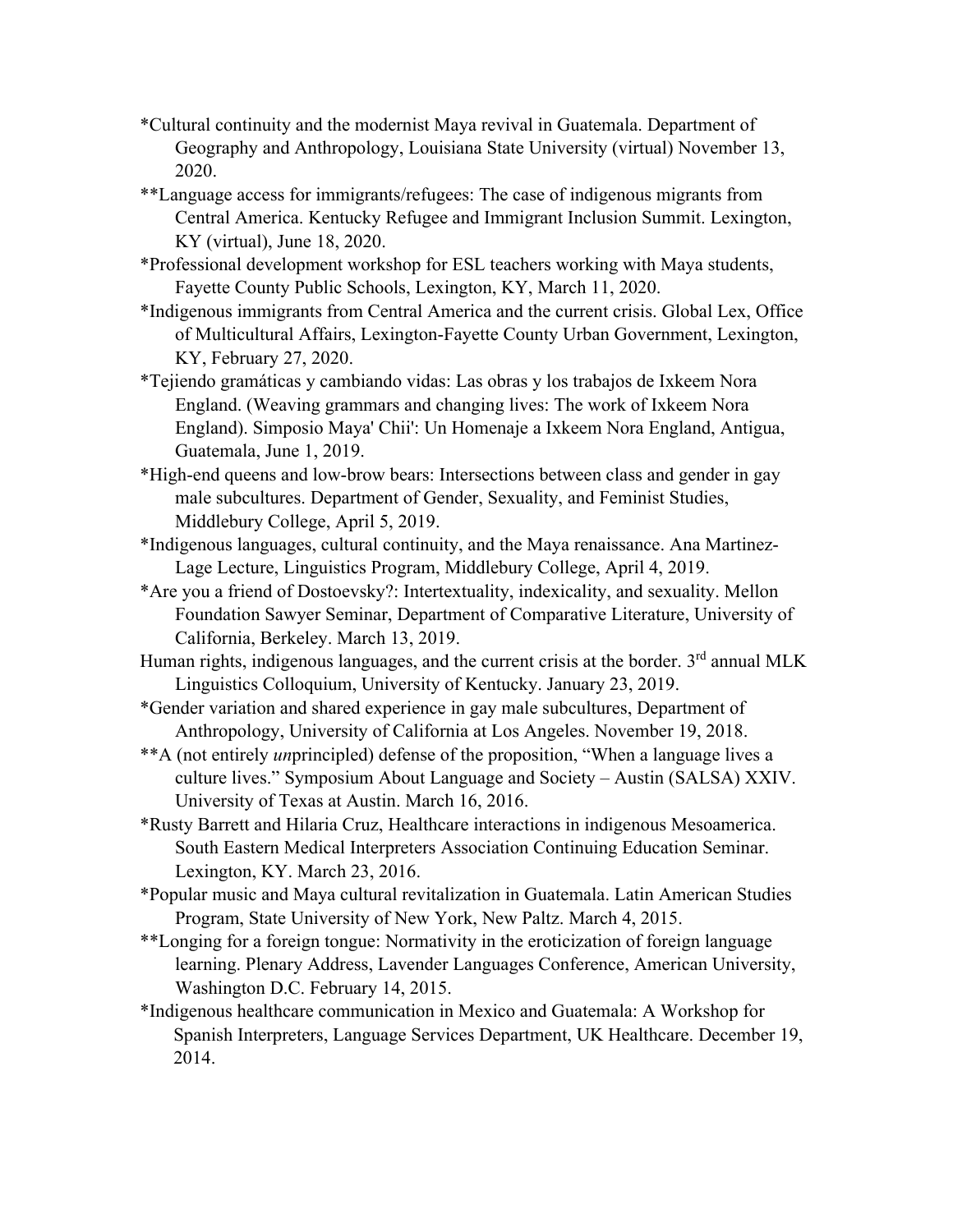- Break dancing with the dead: Popular music and the role of the ancestors in Mayan language revitalization. Linguistics Seminar Series, University of Kentucky. November 13, 2013.
- \*Sickening queens: Ethnic and class differences in drag. Women's Studies Program, Southern Illinois University at Carbondale. February 28, 2013.
- \*Mayan language and cultural revitalization in Guatemala. Alfonso Ortiz Center for Intercultural Studies, University of New Mexico, Albuquerque, NM, December 6, 2012.
- \*\*The Class menagerie: Mock Hillbilly and the emergence of bear identity. Keynote address. New Directions in Anthropology Conference, University of Texas at Austin. April 27, 2012.
- \*Humberto Ak'abal and the politics of grammar in contemporary K'iche' Maya poetry. Mesoamerican Institute, State University of New York – Albany. February 24, 2012.
- Sickening queens: Ethnic and class differences in drag. Gender and Women's Studies Spring Lecture Series, University of Kentucky. February 16, 2012.
- \*Braiding words: Grammatical differentiation and the place of contemporary poetry in indigenous language revitalization. Teresa Lozano Long Institute of Latin American Studies. University of Texas at Austin. January 31, 2012.
- Language contact in the history of Sipakapense aspectual morphology. Linguistics Seminar Series, University of Kentucky. October 20, 2010.
- \*\*Is it any way might you could tell me how come am I not a English speaker?: Subjectauxiliary inversion and introspective methodologies in linguistics and anthropology. Plenary address, Arizona Linguistics and Anthropology Symposium. University of Arizona, Tucson, AZ. May 9, 2008. (podcast of talk available from the University of Arizona Linguistics Department: linguistics.arizona.edu/podcasts/direct\_pods.php)
- \*K'iche' poetry in the context of the Maya movement in Guatemala. Center for Latin American and Iberian Studies. Vanderbilt University, Nashville, TN. February 22, 2008.
- \*\*Categorization in Maya-Spanish bilingual language acquisition. First annual Cognitive Science Symposium, University of Kentucky, Lexington, KY. February 16, 2008.
- \*Language revitalization and language change in K'ichean. Indiana University Linguistics Colloquium, Bloomington, IN. November 2, 2007.
- The politics of form and grammar in contemporary K'iche' Maya poetry. English Department Colloquium. University of Kentucky, Lexington, KY. October 19, 2007.
- Feeling a foreign tongue: Code-switching and emotional reproduction in the Anglophone romance novel. Linguistics colloquium. University of Chicago. March 2, 2006.
- \*Towards a performative model of language variation and change. University of Kentucky, Lexington, KY. February 24, 2006.
- \*Language revitalization and language change in K'ichean (Maya). Georgetown University, Washington, DC. February 21, 2006
- \*Language revitalization and grammatical change in K'ichean languages. Vanderbilt University. Nashville, TN. February 14, 2006.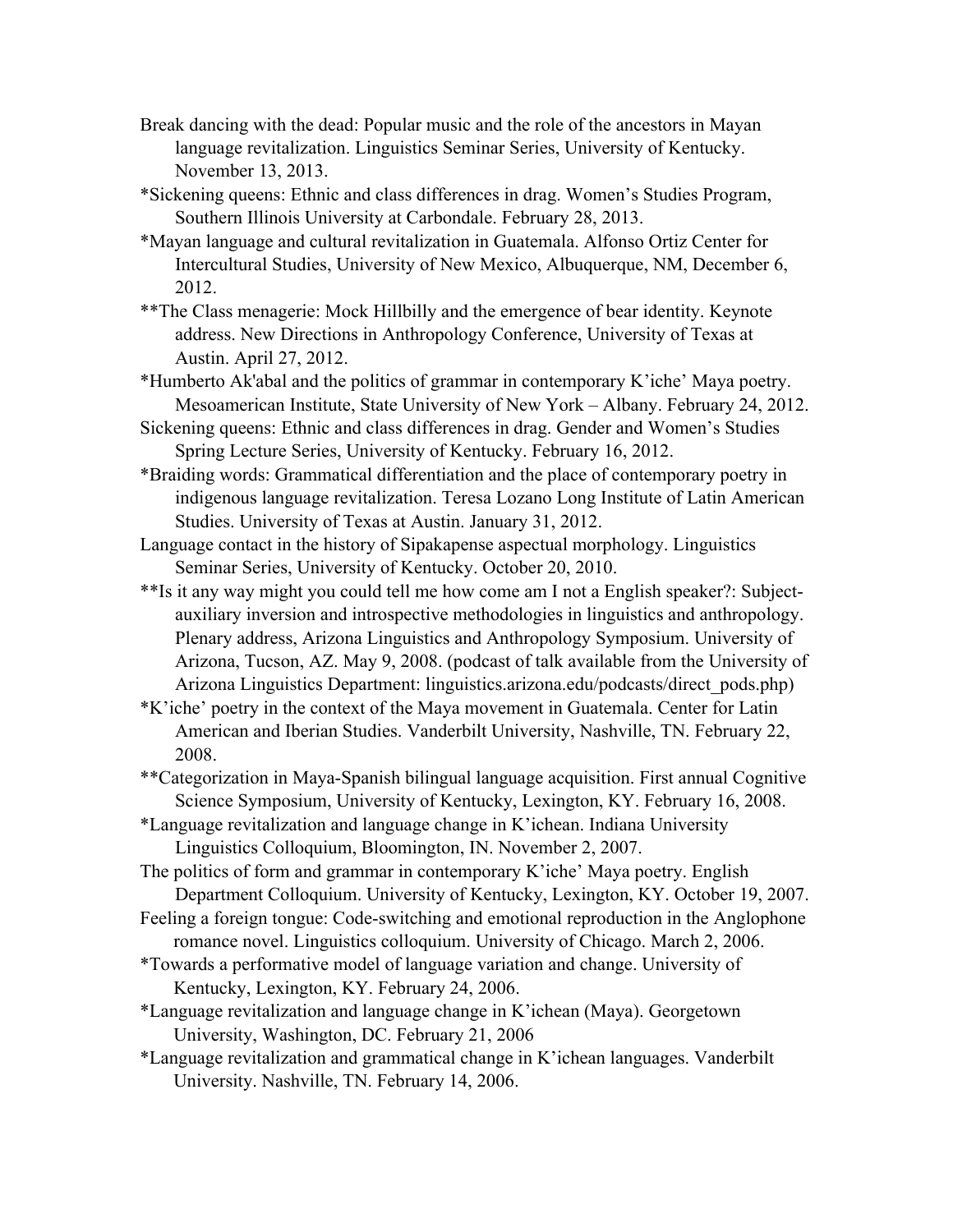- \*Language revitalization, "visionary linguistics," and language change in K'ichean. University of California, Berkeley. January 26, 2006.
- Grammatical differentiation and Mayan language revitalization. Linguistics Colloquium, University of Chicago. April 21, 2005.
- \*Conceptualizing community in research on language and gender/sexuality. Workshop presented at the Conference on Perception and Realization in Language and Gender Research sponsored by the International Gender and Language Association (IGALA) and the Council for the Status of Women in Linguistics. Michigan State University, East Lansing, MI. July 20, 2003.
- Phonological interfaces and vowel deletion in Sipakapense Maya. University of Michigan Linguistic Colloquium. October 19, 2001.
- \*Vowel deletion in Sipakapense Maya: Phonological interfaces with morphology, syntax, and discourse. Triangle Linguistics Colloquium, University of North Carolina, Chapel Hill: March 20, 2001.
- \*Towards a cognitive model of sociolinguistic variation. Linguistics Colloquium, University of Colorado, Boulder: February 21, 2001.
- \*The future of queer linguistics. Panel discussion participant. International Gender and Language Association (IGALA) conference. Stanford University. Palo Alto, CA: May 5, 2000.
- Output-output correspondence constraints in Optimality Theory: Evidence from Sipakapense Maya. Austin, TX: University of Texas Linguistics Colloquium. March 20, 2000.
- \*Do lesbians and gay men talk alike?: Shared features of lesbian and gay male speech. Trinity College. Hartford, CT: October 1, 1998.
- \*Re-placing language: Mayan language revitalization and the struggle against displacement in Guatemala. Trinity College. Hartford, CT: September 29, 1998.
- \*Language domains and Maya cultural revitalization in Guatemala. Sonoma State University. Rohnert Park, CA: April 1, 1998.
- Language contact in the history of Sipakapense Maya. Austin, TX: University of Texas Linguistics Colloquium. April 7, 1997.
- \*Syllable structure and teflon morphemes in Sipakapense Maya. State University of New York, Buffalo. December 5, 1997.

# REFEREED CONFERENCE PAPERS AND POSTERS

- María Luz García and Rusty Barrett. Mala comunicación en contextos usando intérpretes de idiomas Mayas. (Miscommunication in contexts using interpreters for Mayan languages). Ninth Conference on the Indigenous Languages of Latin America. University of Texas at Austin. October 10, 2019.
- The interactional foundation of Maya poetics. Kentucky Foreign Language Conference, University of Kentucky, Lexington, KY. April 12, 2019.
- The road is long: LGBTQ+ linguistics past and future, New Directions in LGBTQ+ Linguistics: Commemorating the LSA Special Interest Group on LGBTQ+ Issues in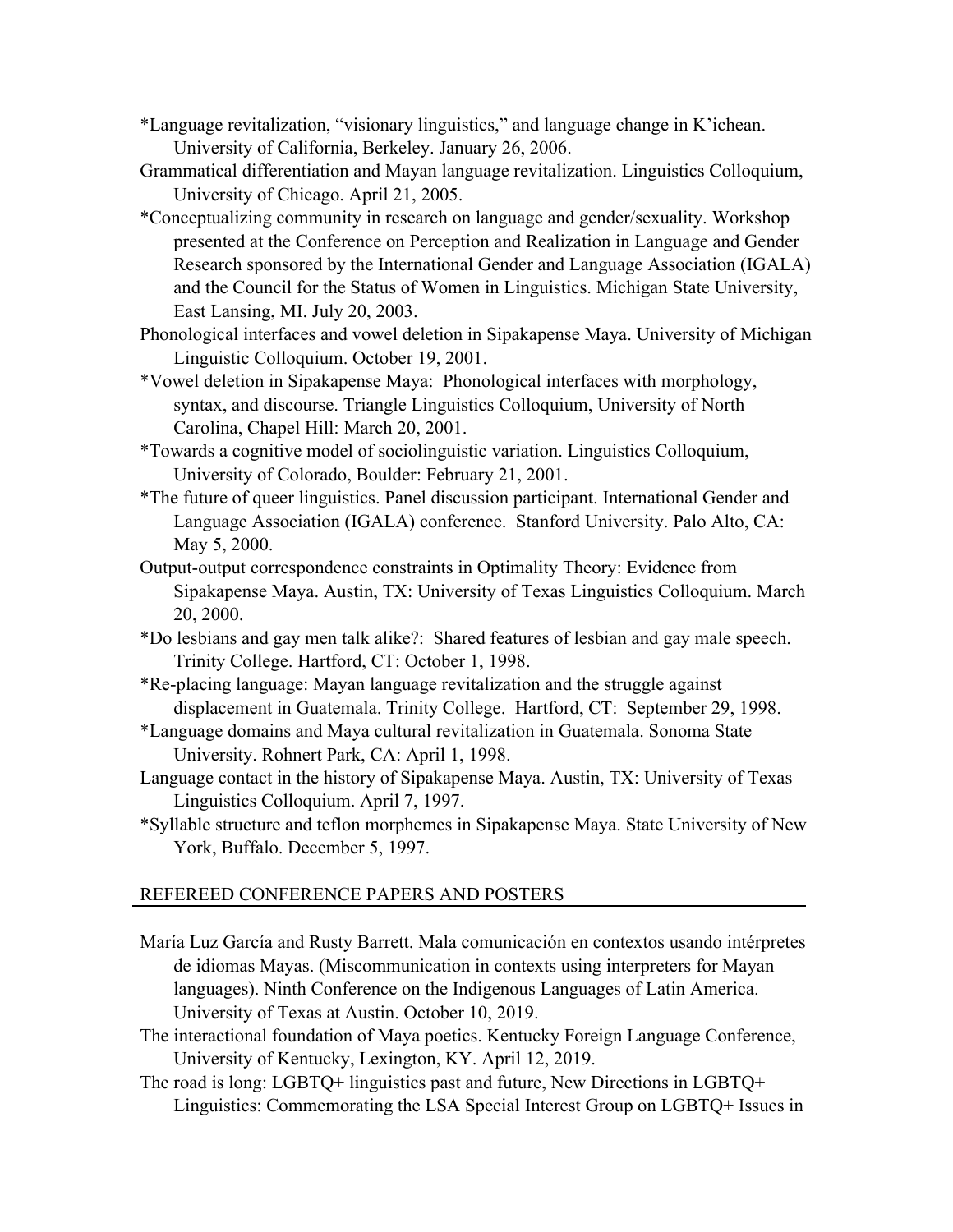Linguistics, Annual meeting of the Linguistic Society of America, New York, NY: January 5, 2019

- Panel discussant, Risk, revelation, and the truth. Annual meeting of the American Anthropological Association. San Jose, CA: November 16, 2018.
- Roundtable participant, Popular music in Latin America and the Caribbean: Resistance, Resilience, and Adaptation. Annual meeting of the American Anthropological Association. San Jose, CA: November 16, 2018.
- Engagement and resistance in cross-cultural co-constructed narratives. 43rd Semiotic Society of America Conference. Berea, KY: October 6, 2018.
- Rusty Barrett and Hilaria Cruz, Improving healthcare communication for indigenous patients from Mexico and Central America. Poster. Annual meeting of the Linguistic Society of America. Salt Lake: UT. January 6, 2018.
- The poetic line, the Popol Wuj, and the history of anthropology. Annual meeting of the American Anthropological Association. Washington, D.C.: November 30, 2017.
- Popular music and K'iche'an language teaching. Symposium on Indigenous Languages and Cultures of Latin America, 3rd Symposium on Teaching and Learning Indigenous Languages of Latin America. Ohio State University, Columbus, OH: October 15, 2016.
- Cross-cultural miscommunication and healthcare access for Maya immigrants. Symposium on Indigenous Languages and Cultures of Latin America, 3<sup>rd</sup> Symposium on Teaching and Learning Indigenous Languages of Latin America. Ohio State University, Columbus, OH: October 14, 2016.
- Branded boundaries in the linguistic landscape of San Pedro la Laguna, Guatemala. Annual meeting of the American Anthropological Association. Washington, D.C.: December 5, 2014.
- The stomach, Parsing the Body. Annual meeting of the American Anthropological Association. Washington, D.C.: December 4, 2014
- Traditional discourse and discourses of tradition in Mayan hip hop music. 5<sup>th</sup> Critical Approaches to Discourse Analysis across Disciplines (CADAAD) conference. Elte University, Budapest, Hungary: September 3, 2014.
- Tz'utujiil hip hop, language revitalization, and Maya identity. Annual meeting of the American Anthropological Association. Chicago, IL: November 21, 2013.
- La estructura del hip hop Tz'utujiil. (The structure of Tz'utujiil hip hop). Sixth Conference on the Indigenous Languages of Latin America. University of Texas at Austin. October 24, 2013.
- Amateur straight guys: Discourse context, taboo language, and power in "straight guy" pornography. Sociolinguistics Symposium 19, Freie Universität Berlin: August 22, 2012.
- Ideophones and (non-)arbitrariness in the K'iche' poetry of Humberto Ak'abal, Annual meeting of the Linguistic Society of America, Portland, OR: January 7, 2012.
- La historia del aspecto y modo en los idiomas K'icheanos (The history of aspect and mode in K'ichean languages). Fifth Conference on the Indigenous Languages of Latin America. University of Texas at Austin. October 7, 2011.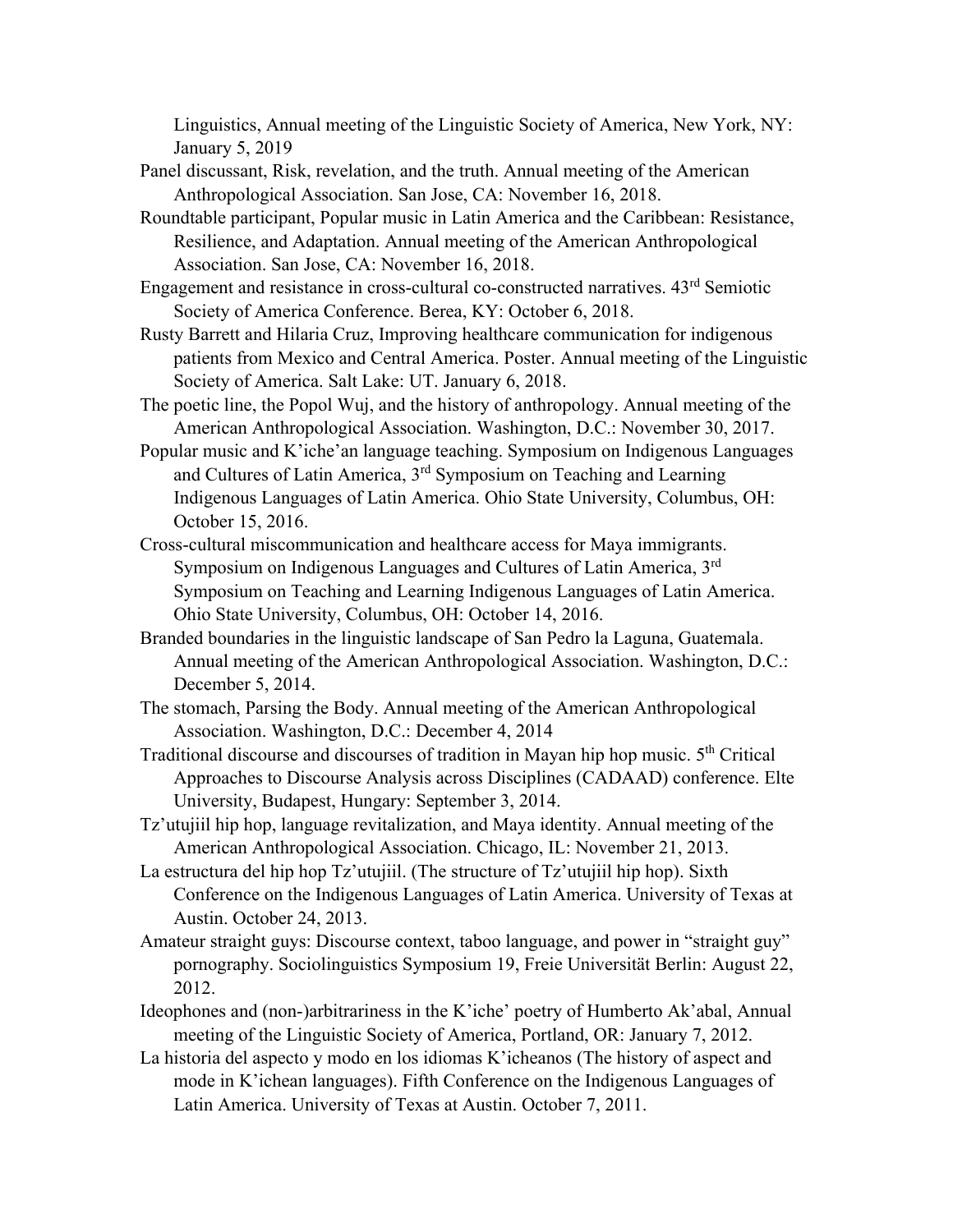- "I may be a slut, but…I'm not a total idiot": Interactional stance in barebacker blog discourse. Georgetown University Roundtable on Languages and Linguistics (GURT). Georgetown University. March 12, 2011.
- The hanky code, sex bracelets and the public display of hidden sexual identity. Annual meeting of the American Anthropological Association. New Orleans, LA: November 17, 2010.
- Panel discussant, Time and Mayan languages. Annual meeting of the American Anthropological Association. New Orleans, LA: November 17, 2010.
- The ideology of ideophones: Sound symbolism and cultural politics in the poetry of Humberto Ak'abal. Kentucky Foreign Language Conference. University of Kentucky. April 15, 2010.
- Introduction, Symposium: Issues in the study of sociolinguistic variation and sexuality. Annual meeting of the Linguistic Society of America. Baltimore, MD. January 9, 2010.
- El papel de la morfología en la estructura silábica del Sipakapense (The role of morphology in Sipakapense syllable structure). Fourth Conference on the Indigenous Languages of Latin America. University of Texas at Austin. October 29, 2009.
- The relationship between language teaching and Mayan language conservation in Guatemala. International Conference on Language Documentation and Conservation. University of Hawai'i at Manoa. Honolulu, HI. March 2009.
- The interactional negotiation of Maya identity. Annual meeting of the American Anthropological Association. San Francisco, CA. November 22, 2008.
- Panel discussant, Linguistic expertise. Annual meeting of the American Anthropological Association. San Francisco, CA. November 20, 2008.
- The politics of dialectal variation in teaching K'ichean (Mayan) languages. First Biennial Symposium on Teaching Indigenous Languages of Latin America. Indiana University. Bloomington, IN. August 14, 2008.
- Indexical order and the structural correlates of linguistic appropriation and mocking. Annual meeting of the Linguistic Society of America. Chicago IL, January 4, 2008
- Positional roots in K'iche': Examples from the poetry of Humberto Ak'abal. Annual meeting of the Society for the Study of the Indigenous Languages of the Americas. Chicago, IL. January 4, 2008.
- Braiding words: Negotiating authenticity in contemporary K'iche' poetry. Annual meeting of the American Anthropological Association. Washington, DC. December 1, 2007.
- Raíces posicionales y afectivas en la poesía K'iche' de Humberto Ak'abal. (Positional ad affective roots in the K'iche' poetry of Humberto Ak'abal. Third Conference on Indigenous Languages of Latin America. University of Texas at Austin. October 25, 2007.
- Panel discussant, Normativity and identity: Discursive constructions of queerness and normalcy. Annual meeting of the American Anthropological Association. San José, CA. November 19, 2006.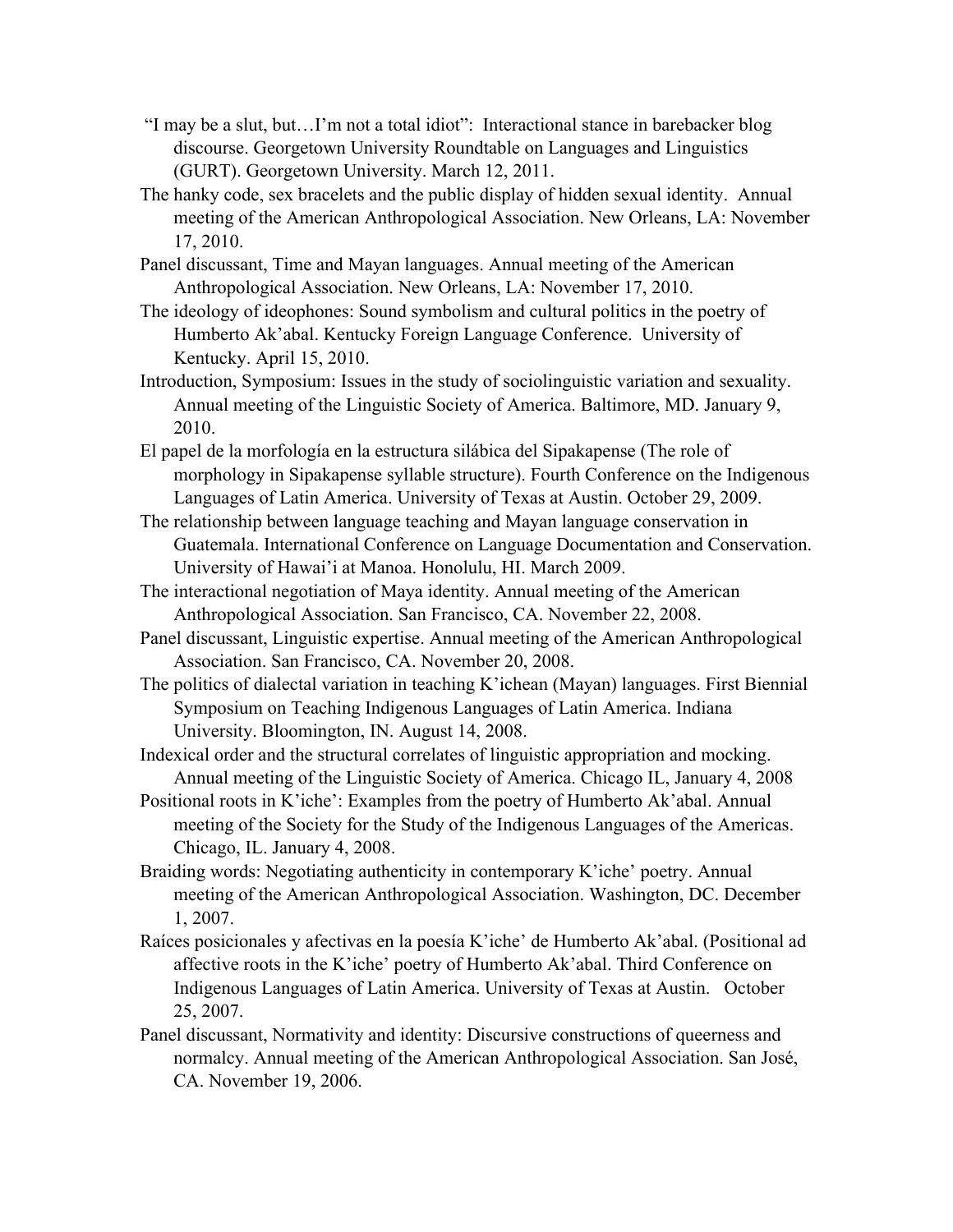- Hyperdifferentiation in Mayan language revitalization. Annual meeting of the Linguistic Society of America. Albuquerque, NM. January 6, 2006.
- Glottal consonants in K'ichean languages. Mid-Continental Workshop on Phonology/Phonetics (McWOP 11). University of Michigan, Ann Arbor. November 5, 2005.
- La distribución del cierre glotal y la difusión dialectal en K'ichee' (The distribution of glottal stops and dialectal diffusion in K'ichee'). Second Conference on the Indigenous Languages of Latin America. AILLA: University of Texas at Austin. October 26, 2005.
- Rusty Barrett and Teresa Satterfield, The limits of language contact: What codeswitching reveals about language change in Mayan-Spanish bilinguals. Fifth International Conference on Spanish in Contact with other Languages. University of Illinois, Chicago. Chicago, IL: March 24, 2005.
- Subgrammatical variation in Sipakapense phonology. Mid-Continental Workshop on Phonology/Phonetics (McWOP 10). Northwestern University, Evanston, IL: October 30, 2004.
- Teresa Satterfield and Rusty Barrett, A case of mistaken convergence: Accounting for current and emerging word order phenomenon in Mayan-Spanish bilinguals. 8th Hispanic Linguistics Symposium/7th Conference on the Acquisition of Spanish and Portuguese as First and Second Languages. University of Minnesota, Minneapolis, MN: October 17, 2004.
- Rusty Barrett and Teresa Satterfield, Changing patterns of word order in Sipakapense Maya: Variation in the context of language preservation. New Ways of Analyzing Variation (NWAV) 33, University of Michigan, Ann Arbor, MI. October 2, 2004.
- The relationship between gender-crossing and expressions of sexual identity in foreignlanguage phrasebooks marketed to gay men. Annual meeting of the American Anthropological Association, Chicago, IL. November 19, 2003.
- Testing the divergence hypothesis: A look at African American English in Detroit over the last thirty years. New Ways of Analyzing Variation (NWAV) 31, Stanford University, Palo Alto, CA: October 20, 2002
- You have to finish *todo eso*: The use of directives in an Anglo-owned Mexican restaurant in Texas, Georgetown University Round Table on Languages and Linguistics. Georgetown University, Georgetown, DC: March 8, 2001.
- Definiteness and word order in Sipakapense Maya. Meeting of the Society for the Study of the Indigenous Languages of the Americas (in conjunction with the annual meeting of the Linguistic Society of America). Chicago, IL: January 7, 2000.
- Uniform exponence and syllable structure in Sipakapense Maya. Annual meeting of the Linguistic Society of America. Los Angeles, CA: January 8, 1999.
- Linguistic performance and transgender identities. Annual meeting of the American Association for Applied Linguistics. Seattle, WA: March 14, 1998.
- Directional clitics and spatial relationships in Sipakapense Maya. Meeting of the Society for the Study of the Indigenous Languages of the Americas (in conjunction with the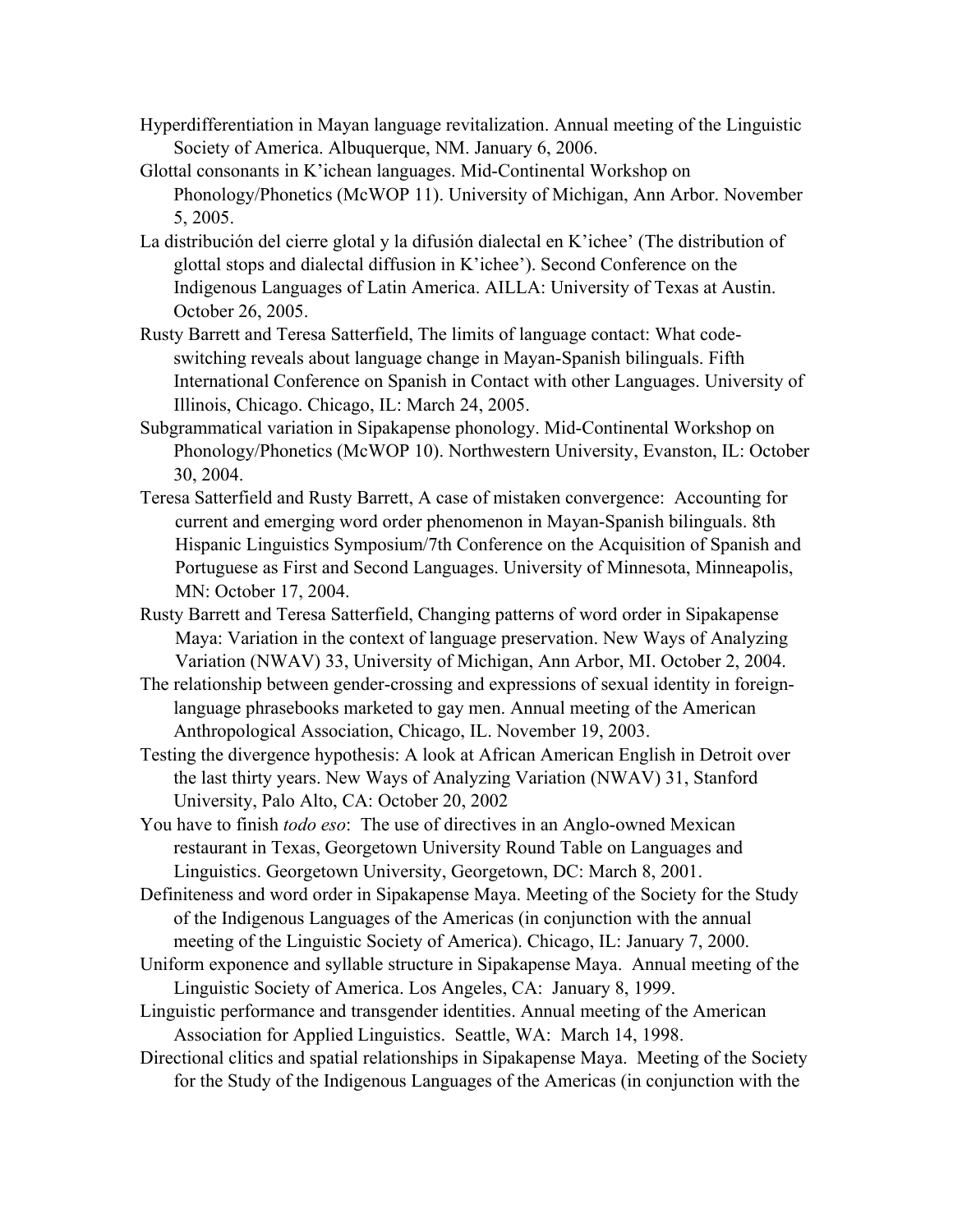annual meeting of the Linguistic Society of America). New York, NY: January 11, 1998.

- Tense, aspect, mood and voice in Sipakapense. Conference on American Indian Languages (in conjunction with the annual meeting of the American Anthropological Association). San Francisco, CA: November 21, 1996.
- Morphological effects on syllable structure in Sipakapense Maya. Annual meeting of the Linguistic Association of the Southwest (LASSO XXV). Louisiana State University, Baton Rouge, LA: October 11, 1996.
- Rusty Barrett, Robin Queen, and Keith Walters. Butches and bis, fats and femmes: The linguistic construction of shared queerness. Fourth American University Conference on Lavender Languages and Linguistics. American University, Washington, DC: September 28, 1996.
- Conversational implicature and imagining community in science fiction fandom. Southeastern Conference of Linguistics (SECOL). Texas A&M University, College Station, TX: March 16, 1996.
- Field report on Sipakapense (Maya). Meeting of the Society for the Study of the Indigenous Languages of the Americas (in conjunction with the annual meeting of the Linguistic Society of America). San Diego, CA: January 7, 1996.
- Algunas semejanzas y diferencias entre Sipakapense y otros idiomas de la rama K'ichee'. (Some similarities and differences between Sipakapense and other languages of the K'ichean family). 17a Taller de Lingüística Maya (17th annual Mayan Linguistics Workshop). San Pedro la Laguna, Guatemala: June 15, 1995.
- Keith Walters and Rusty Barrett, Imagining gay communities: Gay language and acts of identity. Second American University Conference on Lavender Languages and Linguistics. American University, Washington, DC: September 17, 1994.
- Style switching among African American drag queens. Seizing the Moment: The Fourth Annual Graduate Student Lesbian, Bisexual, Transgender, and Gay Studies Conference. University of Texas at Austin, Austin, TX: March 4, 1994.
- K'iche' (Maya) truncation and the prosodic hierarchy. Annual meeting of the Linguistic Society of America. Los Angeles, CA: January 8, 1993.

### OTHER PRESENTATIONS

- Poetry and poetics in K'ichean languages. Guest lecture, Center for Latin American Studies, Vanderbilt University, March 16, 2017.
- Hearing a hip hop beat in a thirty-year-old academic paper: A discourse-centered approach to Maya renaissance culture. Rethinking *Native American Discourse: Poetics and Rhetoric –* Thirty years later. University of Texas at Austin. January 4, 2017.
- Language and gendered violence. My body, my rights panel on gendered violence. Amnesty International, University of Kentucky. March 2, 2016.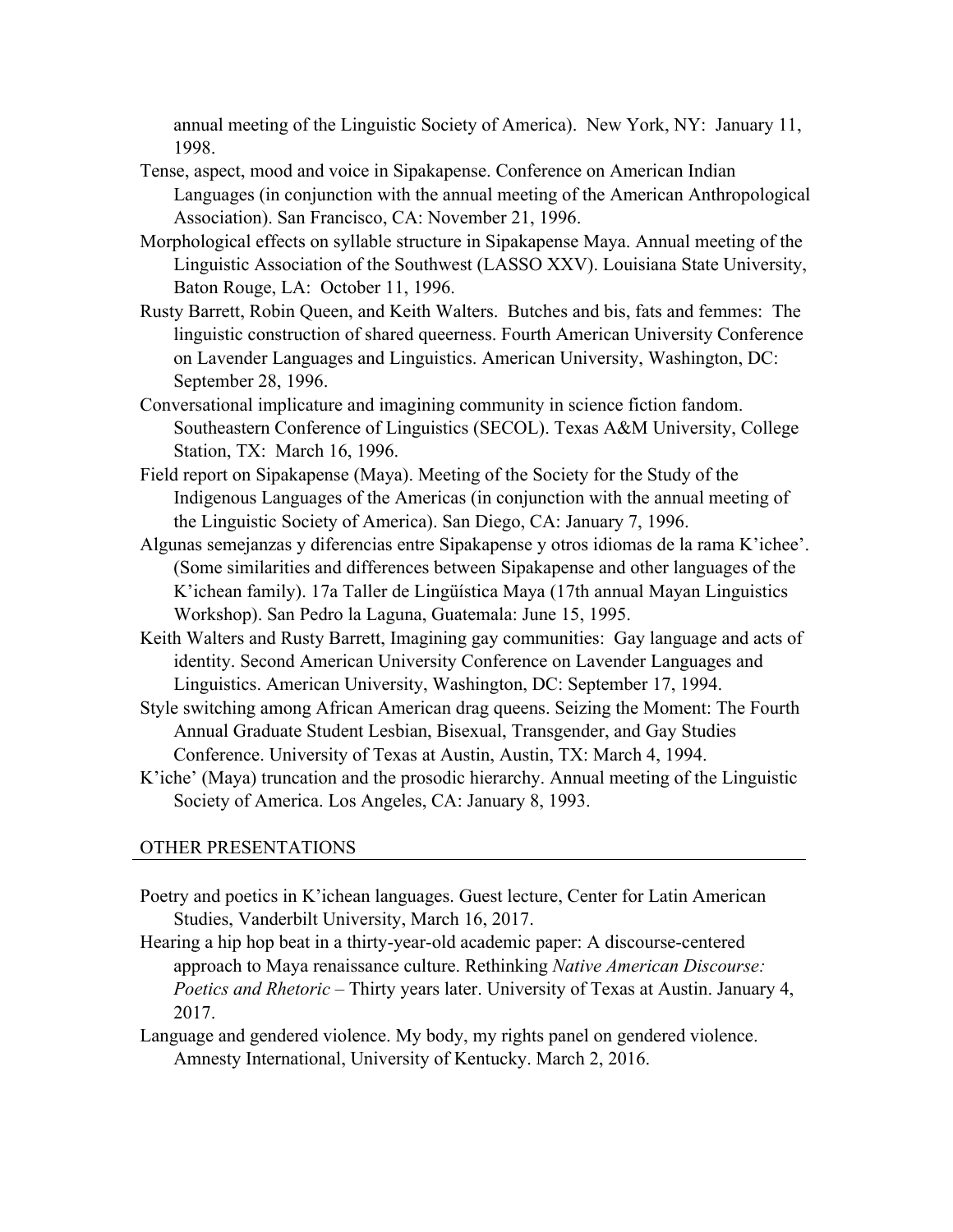- Palabras afectivas en la poesía K'iche' de Humberto Ak'abal. (Affective words in the K'iche' poetry of Humberto Ak'abal). Talk presented at the K'iche' summer language program. Nahualá, Guatemala. July 11, 2014.
- Thom Heyer and Queer Style, talk for opening of Thom Heyer's *Mannish* art exhibit, University of Kentucky. January 18, 2013.
- Panel discussant, KET/ITVS Community Cinema screening of *We Still Live Here – Âs Nutayuneânby*. LexArts Center, Lexington, KY. November 17, 2011.
- Packaging yourself for the academic job market. Workshop with graduate students sponsored by Committee on Student Interests and Concerns (COSIAC), LSA Summer Institute. University of Colorado, Boulder. August 2, 2011.
- Panel discussant, KET/ITVS Community Cinema screening of *Two Spirits*. Lexington Public Library. Lexington, KY. June 16, 2011.
- Global hip hop, Sutdent Activities Board "Why we love hip hop" series, University of Kentucky. April 9, 2010.
- Dialect discrimination in education. Carnegie Center for Literacy and Learning. Lexington, Kentucky. October 30, 2007.
- The linguistic construction of identity categories. Committee on Social Theory. University of Kentucky. March 21, 2007.
- Some things to consider in choosing transcription and translation conventions. Workshop on qualitative research methods in the social sciences. University of Chicago. November 15, 2005.
- Glottal consonants and K'ichee' dialectology. Phonology research group. University of Chicago. October 25, 2005.
- Subgrammatical variation in Sipakapense phonology. Phonology research group. University of Chicago. October 28, 2004.
- Language and discrimination. Saturday Seminars for Outstanding High School Seniors (undergraduate recruitment seminars). College of Letters, Sciences and Arts. University of Michigan. May 8 and 22, 2004.
- Language and discrimination. Cornucopia seminars in the humanities (undergraduate recruitment seminars) College of Letters, Sciences and Arts. University of Michigan. October 7, 2003.
- Language and discrimination. Saturday Seminars for Outstanding High School Seniors (undergraduate recruitment seminars). College of Letters, Sciences and Arts. University of Michigan. May 10 and 17, 2003.
- Morphosyntactic and phonological change in Optimality Theory. Historical linguistics research group, University of Michigan. April 11, 2003.
- Glottal stops in Mayan languages. Phondi research group, University of Michigan, March 7, 2003.
- History of research on language and gender, Seminar for new graduate students, University of Michigan Department of Linguistics, March 8, 2002.
- A perceptually-motivated model of stress assignment. Phondi research group, University of Michigan, November 8, 2002.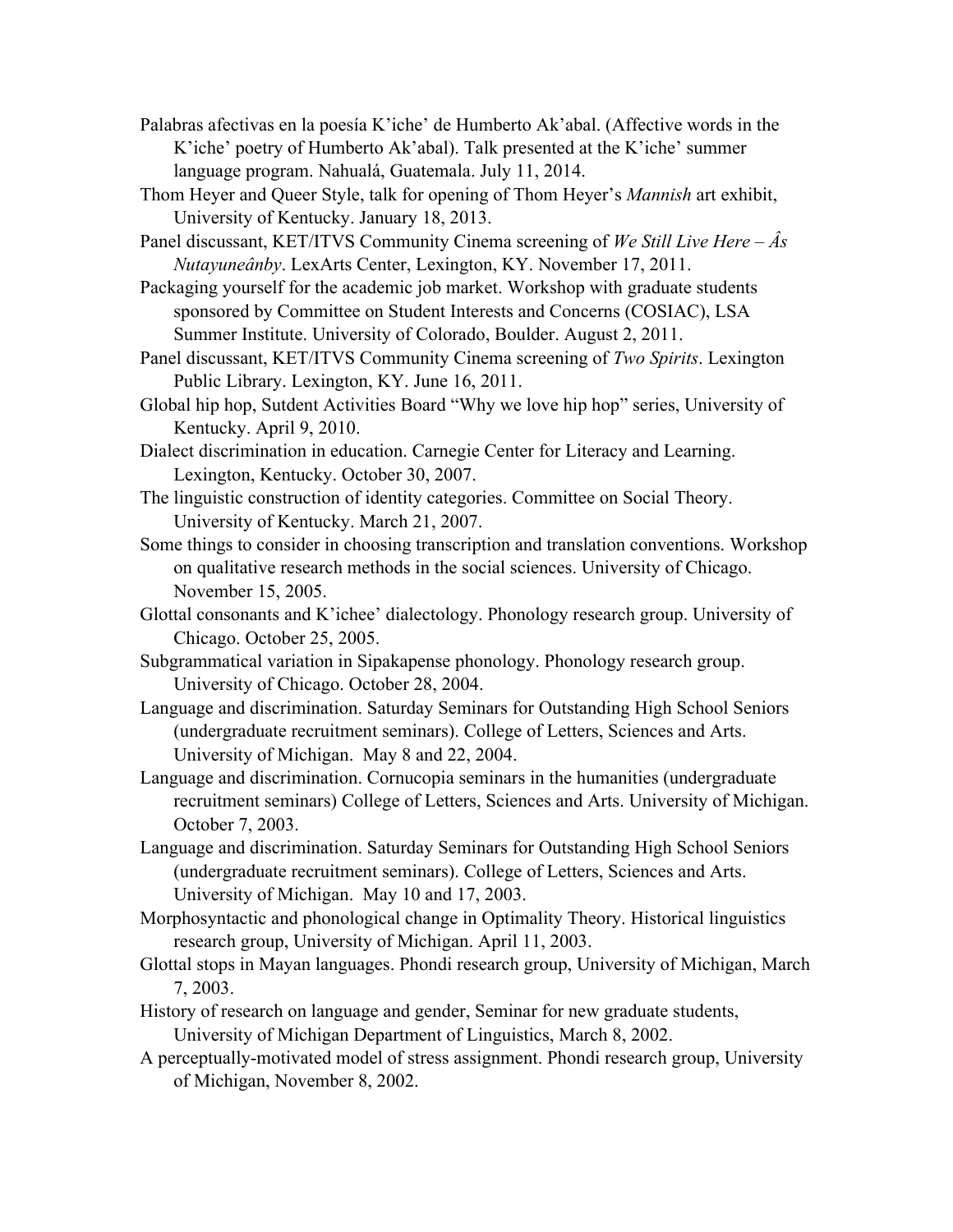- Why linguistics is important for anthropologists. Michigan Undergraduate Anthropology Club, October 16, 2002.
- Language and discrimination. Cornucopia seminars in the humanities (undergraduate recruitment seminars) College of Letters, Sciences and Arts. University of Michigan. October 8, 2002.
- An outline of current research on African American English in Detroit, University of Michigan sociolinguistics/discourse research group. September 27, 2002.
- Stress and foot structure in K'iche'. Phondi research group, University of Michigan, February 8, 2002.
- The Huehuetenango Sprachbund. Historical linguistics research group, University of Michigan. January 18, 2002.
- Rusty Barrett and Robin Queen, New ways of teaching Linguistics 211 (Introduction to Language), Annual faculty retreat, Department of Linguistics, University of Michigan. May 1, 2002.

### TEACHING

University of Kentucky

 Discourse Analysis, Spring 2015, Fall 2019 Phonetics, Fall 2014 Native Languages of Kentucky (graduate seminar), Fall 2014, Fall 2016 Language in African American communities, Spring 2014 Research Methods in Linguistics (graduate), Fall 2013 Research Seminar in Linguistic Theory and Typology, Fall 2015 Language Revitalization Movements (graduate seminar), Fall 2013 Introduction to Linguistics, Fall 2006-Fall 2009, Summer 2011-13 (online) Intro to Ling I: Theoretical Foundations and Analysis, Spring 2016, Spring 2019 Introduction to the Study of Language: Spring 2018 Mayan languages and writing, Spring 2012 Linguistic Anthropology, Fall 2011, Spring 2014, Spring 2016, Spring 2018, Fall 2020 Language and Gender, Fall 2011, Fall 2015 Language, gender and sexuality Fall 2017 (undergraduate), Spring 2019 (graduate) Sociolinguistics, Spring 2011, Fall 2016, Fall 2017 Phonological analysis, Fall 2010 Language in U.S. society, Fall 2010, Fall 2012, Spring 2015, Spring 2021 Language and global hip hop culture, Fall 2009, Spring 2012, Fall 2019 Performativity, gender, and sexuality (with Karen Tice), Spring 2009 The K'iche' Maya language, Fall 2008 Language and sexuality, Spring 2008 Endangered languages, Fall 2007, Spring 2011 African American English, Spring 2007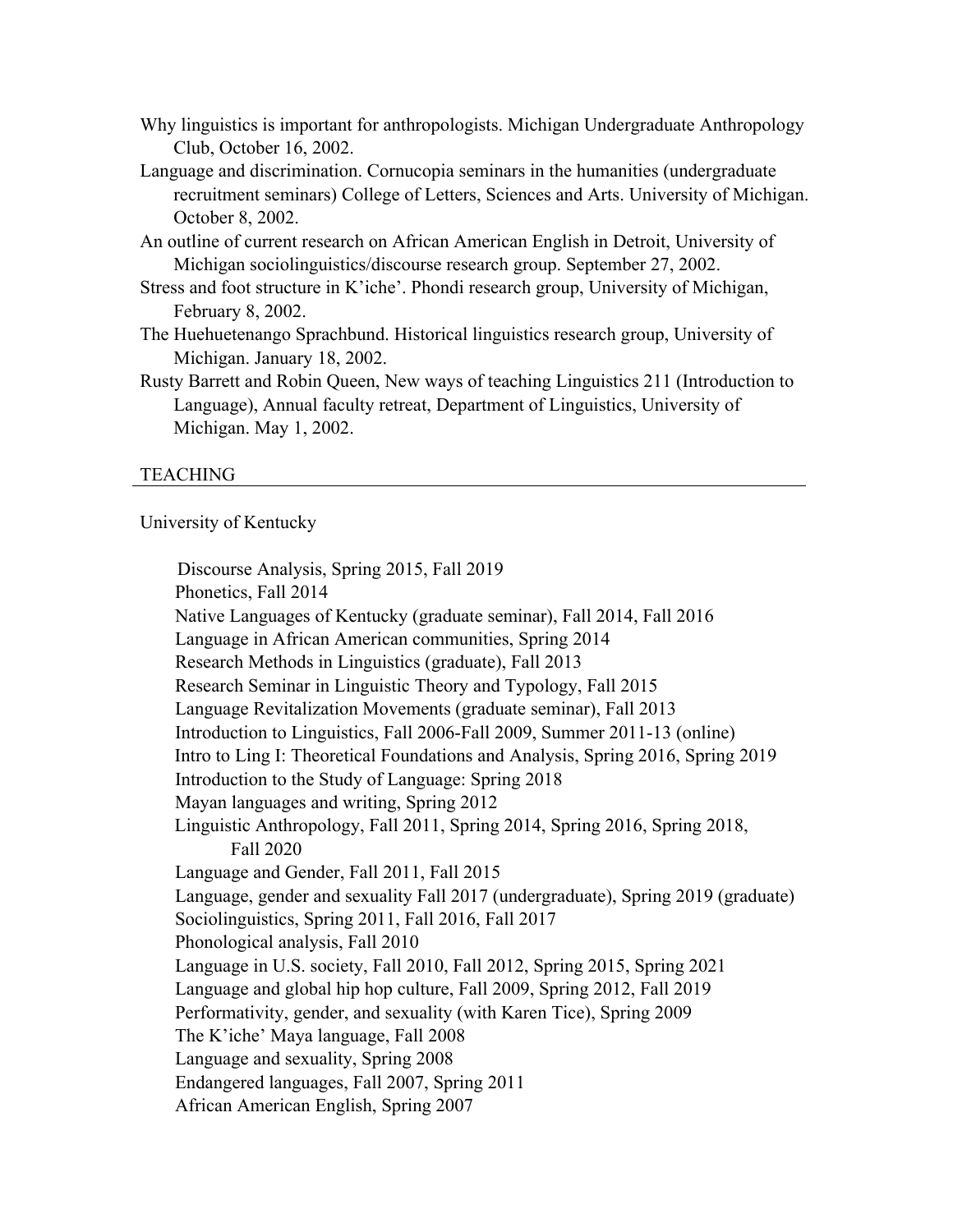Language and discrimination, Fall 2006 Language and culture, Spring 2017 Queer Theory (with Charlie Zhang, Elizabeth Williams, Jack Geisking), Spring 2021

#### Tulane University

 Intensive Beginning K'iche' (Nahualá, Guatemala), Summer 2012, Summer 2016 Intensive Intermediate K'iche' (Nahualá, Guatemala) Summer 2016

### University of Chicago

Beginning K'iche' Maya, Fall 2005, Winter-Spring 2006 Intensive K'iche' Maya, Summer 2006, Summer 2008, Summer 2010 Language and sexuality, Spring 2006 Sociolinguistics of endangered languages (graduate seminar), Spring 2005 Language and discrimination, Winter 2005

## University of Michigan, Ann Arbor

Introduction to language, Fall 2001 (with Robin Queen), Fall 2002 (with Patrice Beddor), Winter 2003 (with José Benki) [325 students, 4 graduate student instructors] Language and discrimination, Fall 2001, Winter 2003; Winter 2004 [120 students, 2 graduate student instructors] Languages of the world, Winter 2002 Introduction to sociolinguistics, Winter 2002 African American languages and dialects, Fall 2003 Sociophonetics (graduate seminar), Fall 2002 (with José Benki) Optimality Theory (graduate seminar) Fall 2003 Phonology I (graduate), Winter 2004

University of North Carolina, Chapel Hill.

Language and power, Fall 2000 Linguistic phonetics, Fall 2000 Introduction to linguistics, Spring 2001, Summer 2001 Phonology I (graduate), Spring 2001

Assistant Instructor, Department of Linguistics, University of Texas at Austin.

The linguistics of language and gender, Fall 1996 Introduction to the study of language, Fall 1992, Spring 1993, Summer 1993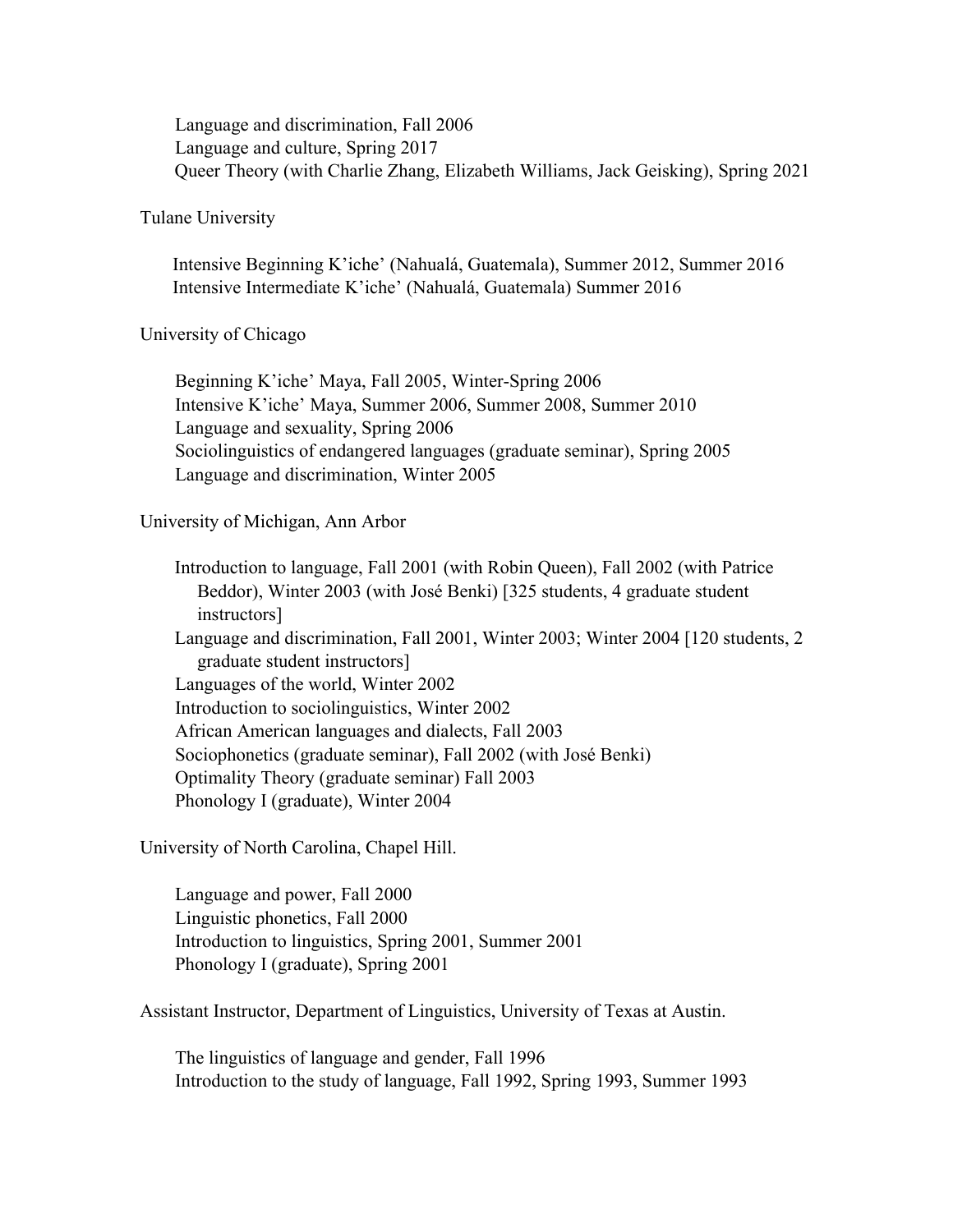Teaching Assistant, Department of Linguistics, University of Texas at Austin.

Introduction to the study of language, Fall 1991, Summer 1994 The human instinct for language, Summer 1996 Phonology I (graduate), Spring 1992, Spring 1997.

Adjunct Instructor. Southern Connecticut State University, New Haven, CT.

First-year Russian, Fall 1987-Spring 1988

#### THESIS COMMITTEES AND POST-DOC SUPERVISION

Postdoctoral supervision

- Hilaria Cruz, Lyman T. Johnson Postdoctoral Fellow, Linguistics Department, University of Kentucky (2015-2017) [currently Assistant Professor, Department of Comparative Humanities, University of Louisville]
- Jenny L. Davis, Lyman T. Johnson Postdoctoral Fellow, Linguistics Program, University of Kentucky (2013-2014) [currently Associate Professor, Department of Anthropology, University of Illinois, Urbana-Champaign]
- María Luz García, Lyman T. Johnson Postdoctoral Fellow, Linguistics Program, University of Kentucky (2012-2014) [currently Associate Professor, Department of Sociology, Anthropology, and Criminology, Eastern Michigan University]

#### Dissertation committees

- David Cortés Ferrández (University of Kentucky, Hispanic Studies), Language choice and code-switching in political tweets in Catalonia. In progress.
- Lee Mandelo (University of Kentucky, Gender and Women's Studies), Experiences of trans men in the rural South. In progress.
- Cheryl Kwok (outside reader, University of Kentucky, Counseling Psychology, College of Education) *When Worlds Collide: An Intersectional Approach to Understanding the Relationship Experiences of Bisexual-Identified Asian Men with Same and Different Gender Partners*. (April 2021)
- Jonathan Todd Ryser-Oatman (outside reader, University of Kentucky, Counseling Psychology, College of Education*) "I knew I wanted more for myself": Sexual minority men's narratives about getting help or intimate partner violence*. (November 2020)
- Brianna Cornelius (University of South Carolina, Linguistics) *Talkin' Black and sounding gay: An examination of the construction of a multiplex identity via variation.* (September 2020)
- Maria Julia de Leon Hernandez (outside reader, University of Kentucky, Hispanic Studies) *La reaparición del gitano en el escenario nacional. Un encuentro*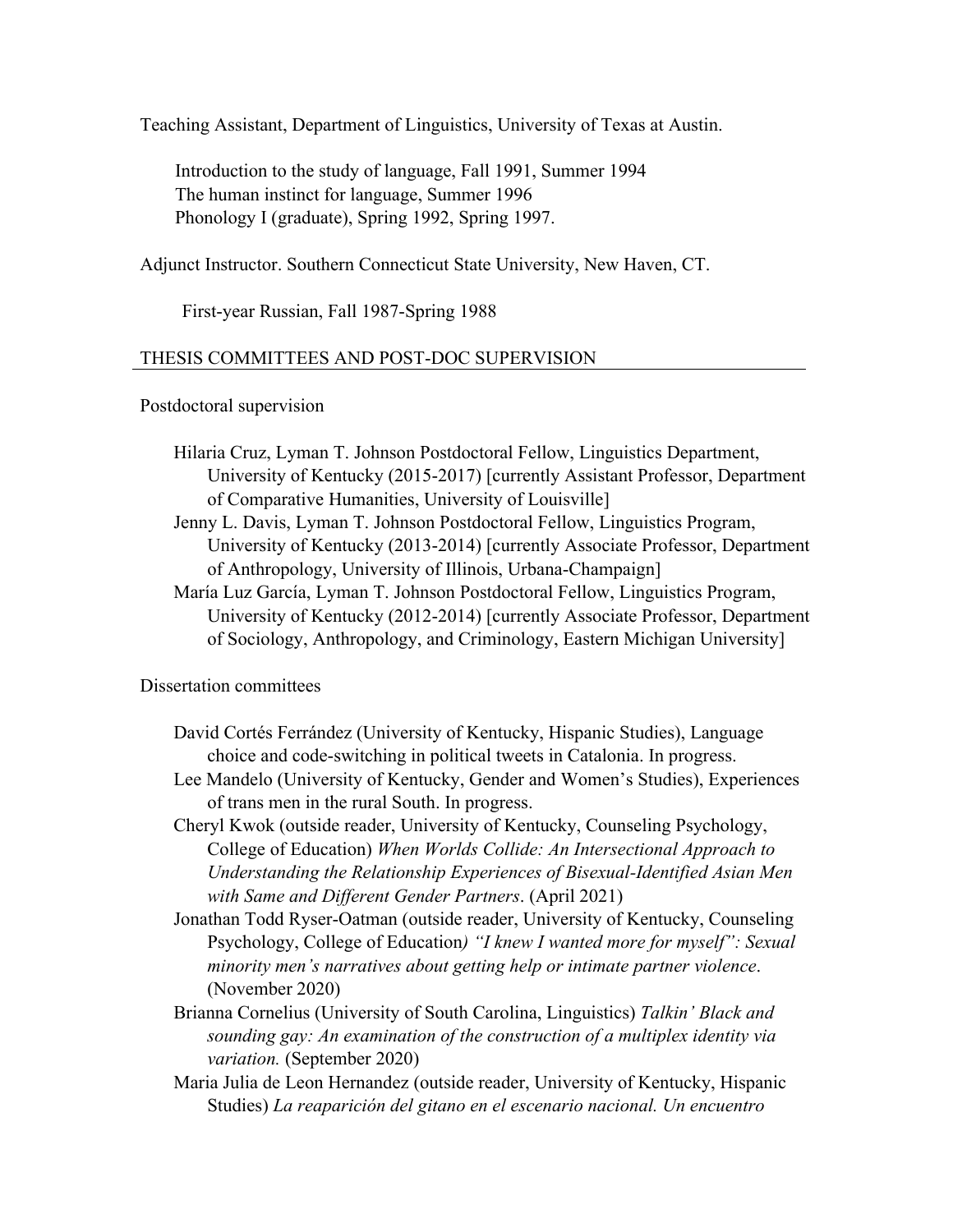*dialéctico con la precariedad en el cine documental de la crisis de 2008.* (August 2019)

- Jacob Neely (University of Kentucky, Hispanic Studies) *Intimate indigeneities: Aspirational affective solidarity in 21st century Indigenous Mexican representation.* (May 2019)
- Gavin Davies (University of Kentucky, Anthropology) *Community resilience and political centralization during the Classic to Postclassic transition in the Lake Atitlán basin of highland Guatemala.* (November 2018)
- Yuki Tanaka (Southern Illinois University Carbondale, Anthropology), *Documenting Belizean Mopan: An exploration on the role of language documentation and renewal from language ideological affective, ethnographic, and discourse perspectives*. (May 2018)
- Roberto Abreu (outside reader, University of Kentucky, Counseling Psychology, College of Education). *"The best thing that's happened in my life": The journey toward acceptance of one's LGBTQ child in a sample of Cuban-Americans and Puerto Ricans.* (December 2017)
- Eir-Anne Edgar (chair, University of Kentucky, English) *Come together: Desire, literature, and law of the sexual revolution*. (August 2016)
- Lisa Schroot (chair, University of Kentucky, English) *A culture of rape: In twentieth century literature and beyond* (April 2016)
- Mary Clai Jones (University of Kentucky, English) *Fashioning mobility: Women navigating space in Victorian literature* (July 2015)
- Shayla Metille (University of Kentucky, Curriculum and Instruction, College of Education) *The use of Contrastive Analysis in code-switching from Appalachian English dialect to Standard English dialect*. (June 2015)
- Angela Aaron (University of Kentucky, Counseling Psychology, College of Education) *Transgender Individuals' Social Support Experiences in Central Appalachia.* (May 2015)
- Rebecca Beach (University of Kentucky, English), *Turning Their Talk: Gendered Conversation in the Nineteenth-Century British Novel.* (April 2015)
- John Coleman (outside reader, University of Kentucky History), *Rent: Same-sex prostitution in modern Britain*. (April 2014)
- Brandon Absher (University of Kentucky, Philosophy), *Situating language: Meaning, understanding, and intelligibility in Wittgenstein and Heidegger.*  (October 2010)
- Nancy Perez (University of Michigan, Linguistics), *A phonological reconstruction of the Matlatzinkan branch of Otopamean*. (August 2007)

Jennifer Nguyen (University of Michigan, Linguistics), *The changing social and linguistic orientation of the African American middle class.* (December 2005)

Jeffrey Doan (University of Michigan, Linguistics), *An analysis of persuasive adversarial talk in two civil trials*. (February 2004)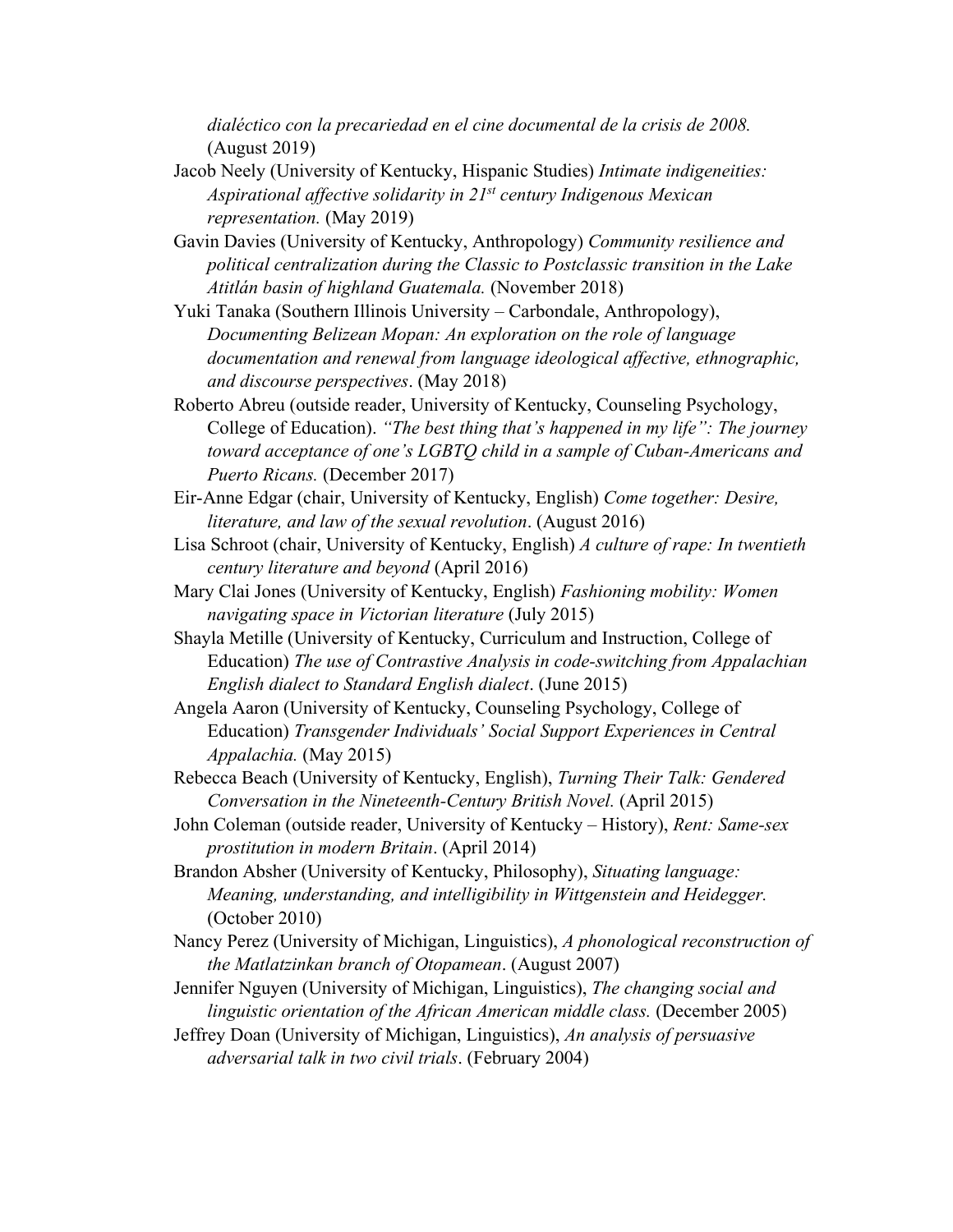MA thesis committees:

Julia Cox (chair), University of Kentucky (Linguistics), A fat imposter: The embodied intersection between race, body image, and fatness in Margaret Cho's comedy. (2021)

Jarred Brewster, University of Kentucky (Linguistics), Language contact and covert prominence in Śḥerɛ̄t-Jibbāli language of Oman (2021)

Tyler Kibbey (chair), University of Kentucky (Linguistics), Vox et silentium Dei: A Socio-cognitive linguistic theory of religious violence. (2020)

Brenton Watts. University of Kentucky (Linguistics), The mothman and other strange tales: Shaping queer Appalachia through folkloric discourse in online social media communities. (2020)

Brandon Jent. University of Kentucky (Linguistics), "Home is more than just a place": Oral personal narrative storytelling in central Appalachia. (2020)

- Lela Lyon, University of Kentucky (Linguistics), Changing identities: A case study of Taylor Swift. (2019)
- John Carter, University of Kentucky (Linguistics), Going Gaga: Pop fandom as online community of practice. (2018)
- Katka Showers-Curtis, University of Kentucky (Linguistics), Odkiaľ sú?: An Analysis of Slovak Geospatial Dialect Perceptions. (2017)
- Aurora Adams, University of Kentucky (Linguistics), Linguistic and conceptual metaphors of 'heart' in learner corpora. (2017)
- Kelly E. Wright, University of Kentucky (Linguistics), The reflection and reification of racialized language in popular media. (2017)
- Abbey Thomas (chair), University of Kentucky (Linguistics), The agent across the border: Media personification of Russia and Ukraine before, during, and after Euromaidan. (2016)
- Eleanor Feltner (chair), University of Kentucky (Linguistics), The use of gesture in self-initiated self-repair by persons with non-fluent aphasia. (2016)
- Leah Schaede (chair), University of Kentucky (Linguistics), #Hashtags: A look at the evaluative roles of Hashtags on Twitter. (2016)
- Kaitlyn Lee, University of Kentucky (Linguistics), The perception of vocal fry: Does speaker gender affect our judgements? (2016)
- Jo Mackby, University of Kentucky (Linguistics), Cries from *the jungle:* The dialogic linguistic landscape of the migrant and refugee camps in Calais. (2016)
- Ben Jones, University of Kentucky (Linguistics), Perceptual dialectology of New England: Views from Maine and the web. (2015)
- Nathan Hardymon (chair), University of Kentucky (Linguistics), The Shawnee alignment system: Applying Paradigm Function Morphology to Lexical-Functional Grammar's M-structure. (2015)
- Razia Husain, University of Kentucky (Linguistics), Urdu resultive constructions: A comparative analysis of the grammatical function of the compound verbs in Hindi-Urdu (2015)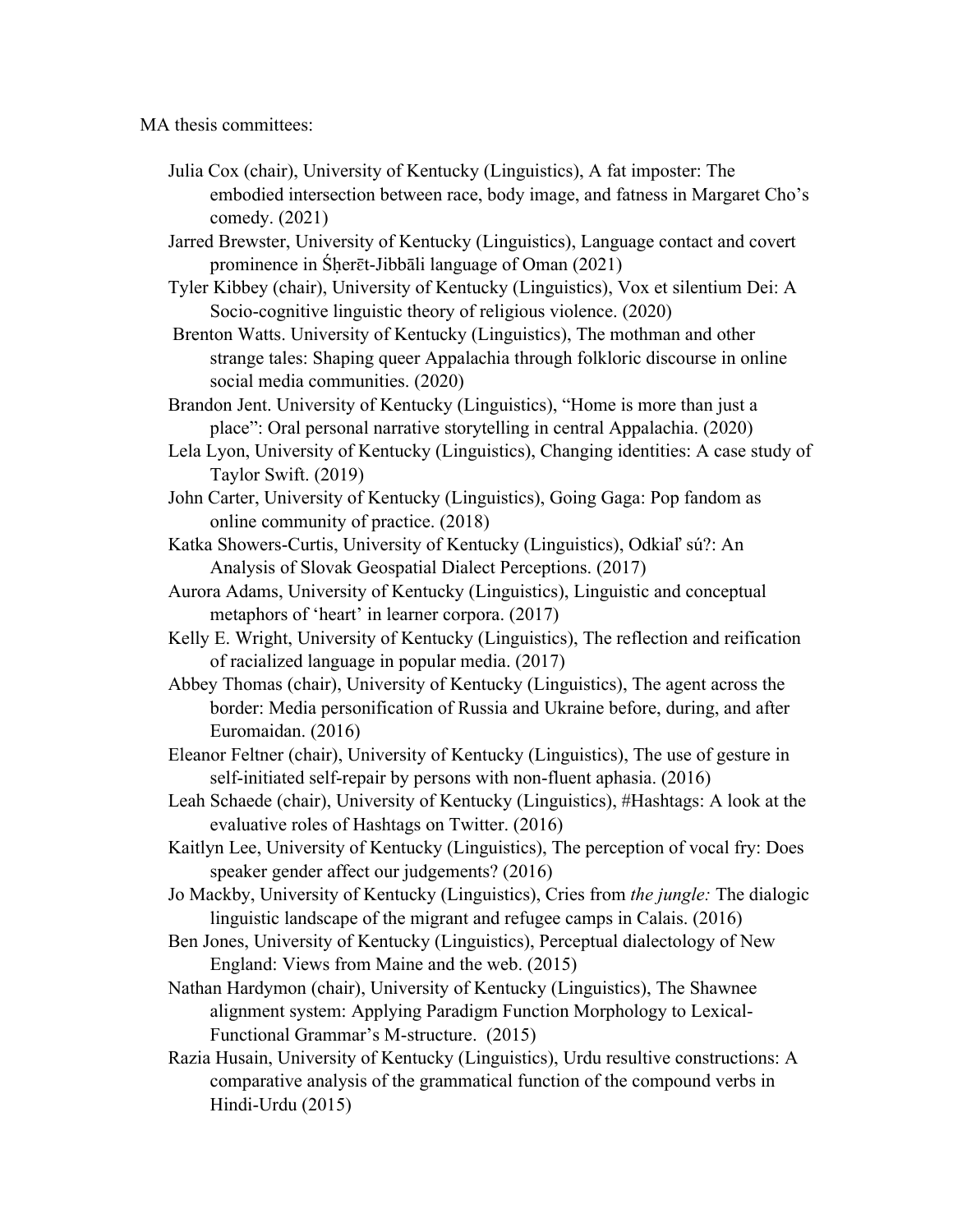Michelle Compton, University of Kentucky (Linguistics), The effects of a new method of instruction on the perceptions of Appalachian English. (2015)

- Gustavo Palacio (co-chair), University of Kentucky (Sociology), Correism as the mirror of the Ecuadorian identity conflict. (2015)
- Clay Shields, University of Kentucky (English), SCRIBBLESCHOLAR WAS HERE: Confessional Notes of a Vandal Academic (2015)
- Sara Alvarez, University of Kentucky (English), Nuestros sonidos: A case study of bilingual music and play among primary-school age heritage language learners (2014)
- Parker Brody, University of Kentucky (Linguistics), Inferential-realizational morphology and affix ordering: Evidence from the agreement patterns of Basque auxiliary verbs (2014)
- Cody Smith, University of Kentucky (Linguistics), Compounding and incorporation in the Ket language: Implications for a more unified theory of compounding (2014)
- Jessi Choe (chair), University of Chicago (Humanities MA), The wagging finger of language ideology: Reconfiguring the 'ESL problem' in the U.S. with Asian immigrant women's poetry (2005)
- Brian Sargent (chair), University of Chicago (Social Sciences MA), "English opens doors": Chilean language policy and new spaces for language hegemony. (2005)
- Sara Marks (chair), University of North Carolina (Linguistics), Language and gender in internet chat: Why women need their own "space." (2001)
- Patrick Obregon, University of North Carolina (Linguistics), An optimality analysis of Spanish diphthongization. (2001)

PhD candidacy qualifying paper committees (University of Michigan):

Nancy Perez, Language maintenance and shift in Matlatzinka, August 2003 Nick Pharris, An outline of Molalla verb morphology, August 2003 Wilfredo Valentín-Marquez, The role of family and social networks in individual variation in African American English, August 2003

- BA Honors theses supervised (University of Michigan):
	- Eriko Atagi: The role of speaker ethnic background in the perception of non-native accent. April 2004.

Aaron Isley: Cults: A linguistic approach. April 2004

- Max Montesino: An Optimality-Theoretic approach to nasal harmony. April 2004.
- Kathleen Shaw: An acoustic study of variable vowel production by African American children in Detroit. April 2003.
- Erika Alpert: The role of phonetic undershoot in Canadian raising in Michigan. December 2003.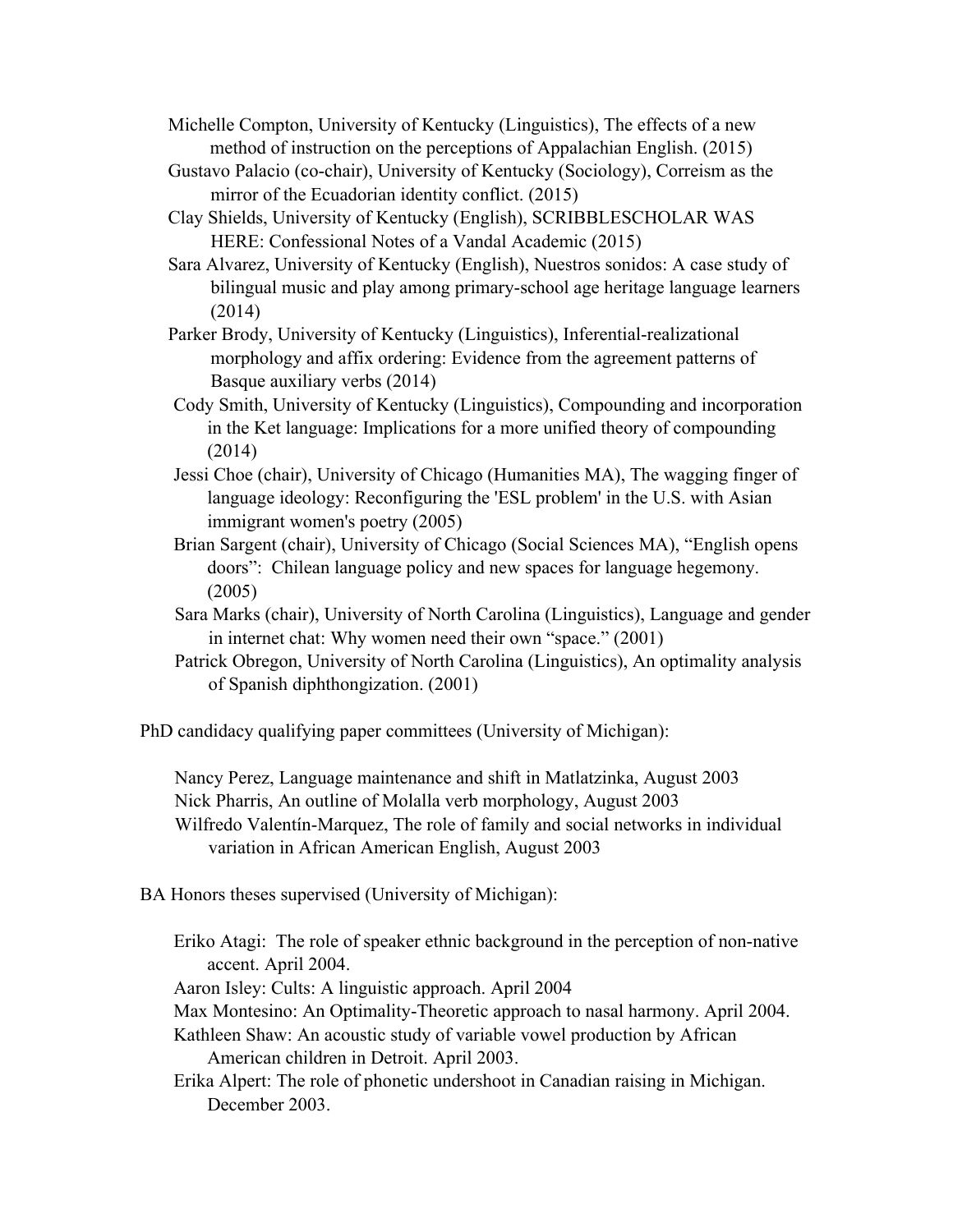Nicole Clifford: The Euskara language revitalization movement in Spain. December 2002.

### SERVICE

Expert witness testimony:

- Testimony on patterns of violence and racial discrimination in Guatemala for an asylum hearing , July 2021 (Austin, TX)
- Testimony on patterns of violence and racial discrimination in Guatemala for an asylum hearing, January 2021 (Baltimore, MD)
- Testimony on patterns of violence and racial discrimination in Guatemala for an asylum hearing, February 2020 (Falls Church, VA)
- Assesssment of the level of Spanish comprehension of indigenous subject from Guatemala, January 2020 (Madison County, KY 14 CR 00401)
- Assesssment of the level of Spanish comprehension of indigenous subject from Mexico, November 2019 (Woodford County, KY 13 CR 00061)
- Testimony on patterns of violence and racial discrimination in Guatemala for an asylum hearing, May 2018 (Fayette County, KY)

K'iche'-English interpreting services, Fayette County (KY) Family Court, Kentucky Cabinet for Health and Family Services, Institute for Compassion in Justice, 2018

## Media:

| Weekend Edition, National Public Radio. Cardi B Can't Trademark 'Okurrr.' July 10, |
|------------------------------------------------------------------------------------|
| 2019. (https://www.kios.org/post/cardi-b-cant-trademark-okurrr)                    |
| Wired, How RuPaul's Drag Race Fueled Pop Culture's Dominant Slang Engine.          |
| March 22, 2018 (https://www.wired.com/story/rupauls-drag-race-slang/)              |
| <i>A proposito di jazz</i> (Italy), Payada v/s Rap. Sfida fra improvvisatori.      |
| (http://www.online-jazz.net/2018/01/08/payada-v-s-rap-sfida-fra-                   |
| improvvisatori/)                                                                   |
| La Presse (Canada), Rapper sa rage, dans toutes les langues. February 12, 2016     |
| (https://plus.lapresse.ca/screens/9ebc6be6-0623-40e1-9b1a-                         |
| 7861d0439a27 7C 0.html)                                                            |
|                                                                                    |

Peer review and editorial work:

Editorial boards: *Journal of English Linguistics* 2007-2015, *Gender and Language* 2011- 2020, *Oxford Research Reviews in Linguistics* (senior editor) 2012-2015, *Western Journal of Communication* 2014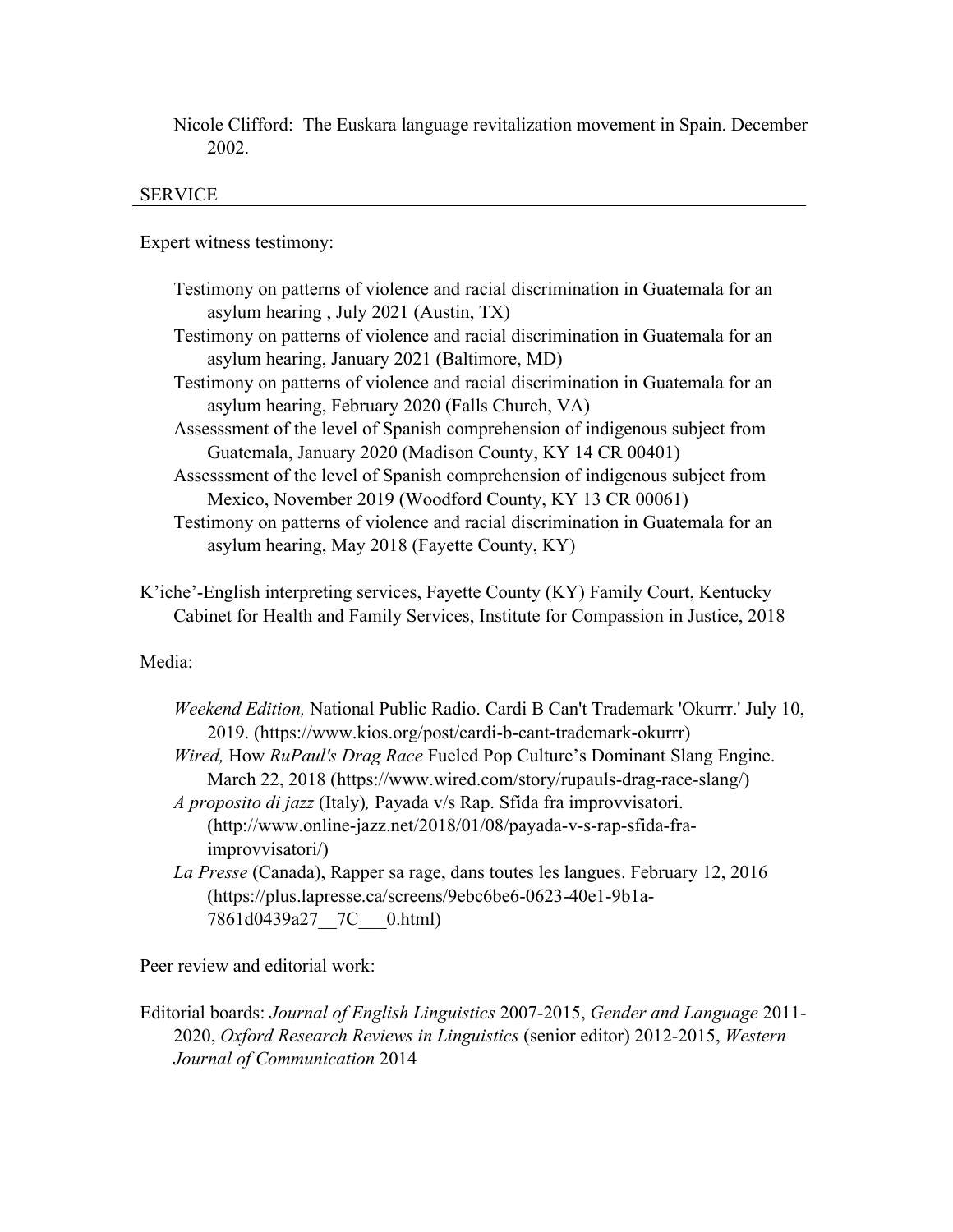- Peer review for journals: *Affective Science, American Anthropologist, American Speech, Berkeley Review of Education, Critical Inquiry in Language Studies, Cuadernos de lingüística de El Colegio de México, DisClosure: A journal of Social Theory, Eutopía* (Guatemala)*, Gender and Language, GLQ, International Journal of American Linguistics, International Journal of the Sociology of Language, Journal of English Linguistics*, *Journal of Homosexuality, Journal of Language and Education, Journal of Language and Sexuality, Journal of Language Contact, Journal of Linguistic Anthropology, Journal of Multicultural Discourse, Journal of Pragmatics, Journal of Sociolinguistics, Language and Communication, Language and Linguistics Compass, Language Documentation and Conservation, Language Documentation and Description, Language in Society, Language Matters, Language Variation and Change, Linguistic Inquiry, Multilingua: Journal of Cross-cultural and Interlanguage Communication, Music and Art in Action, Pragmatics and Society, Revista de Estudios Sociales* (Columbia), *Tlalocan: Revista de fuentes para el conocimiento de las culturas indígenas de México, Transactions of the American Philosophical Society, Western Journal of Communication*
- Book manuscript/proposal reviews: Bloomsbury, John Benjamins, Cambridge University Press, Longman, Mouton de Gruyter, Oxford University Press, Routledge/Taylor and Francis, University of Arizona Press, Wadsworth, Wiley-Blackwell
- Abstract review for conferences: *International Gender and Language Association, New Ways of Analyzing Variation, Queering Paradigms IV, Workshop on the Structure and Constituency of the Languages of the Americas*
- Grant proposal review: European Science Foundation, Hans Rausing Endangered Languages Documentation Programme (ELDP), Irish Research Council, National Research Foundation (South Africa), University of Cyprus, National Science Foundation dissertation improvement grants, NSF/NEH Documenting Endangered Languages program, NSF regular series grants (in linguistics and anthropology)
- Other reviews: National Research Foundation (South Africa), Specialist Committee, 2017; Midwest Association of Graduate Schools Outstanding M.A. Thesis Award, 2011

Service to discipline:

Public relations committee, Linguistic Society of America (2021-present) Scientific Committee, Global Network of Linguistic Anthropological Associations and Conferences, 2019-present College of Expert Reviewers, European Science Foundation, 2019-present Linguistic Society of America Committee on Linguistic Institutes and Fellowships, 2016-2020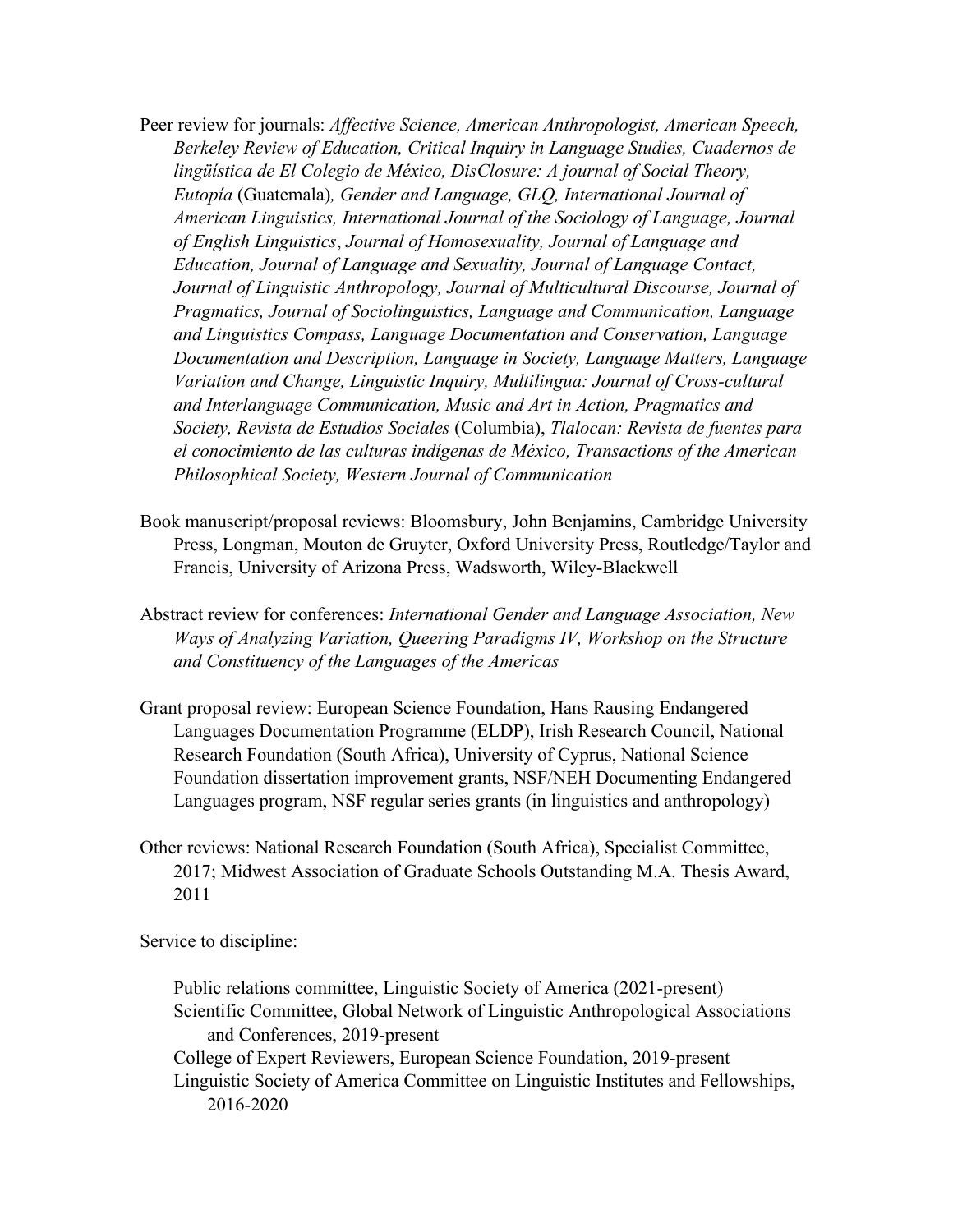- Co-convener, Linguistic Society of America LGBTQ+ Special Interest Group. 2017- 2019
- External director, Linguistic Society of America 2019 Summer Linguistics Institute (at the University of California, Davis)
- Co-director, Linguistic Society of America 2017 Summer Linguistics Institute (at the University of Kentucky)
- Outside Consultant on Sociolinguistics, Linguistic Society of America Program Committee, 1998

University Service:

Director, Program in Latin American, Caribbean, and Latino Studies. 2020-2022 College of Arts and Sciences, Educational Policy Committee, 2020-2023 Ad hoc committee on faculty mentoring, College of Arts and Sciences, 2019-2020 Selection committee, Lyman T. Johnson and University Research Postdoctoral Fellowships, University of Kentucky, 2017, 2018, 2019, 2020 Steering Committee, Cognitive Science Program, 2008-2009

Departmental service:

Admissions and Awards Committee, Linguistics Department, University of Kentucky, 2020-2021 Executive Committee, Linguistics Department, University of Kentucky 2020-2021. Director of Graduate Studies, Linguistics Department, University of Kentucky, 2016-2019 Faculty Merit Evaluation and Review Committee, Linguistics Department, University of Kentucky, 2018-2019. Associate Chair, Linguistics Department, University of Kentucky, 2016-17 Internal chair search committee (chair), Linguistics Department, University of Kentucky, 2016, 2018 Linguistics search committee (Phonetics), chair, 2014-15 Curriculum committee (chair), Linguistics Program, University of Kentucky, 2014- 2016 Undergraduate program committee, Linguistics Program, University of Kentucky, 2010-2012. Curriculum development committee, MA in Linguistic Theory and Typology, University of Kentucky, 2010-2012 Executive Committee, English Department, University of Kentucky, 2007-9; 2011- 2012 Faculty Merit Evaluation and Review Committee, English Department, University of Kentucky, 2012-2014. Internal English Department chair search committee, University of Kentucky 2011